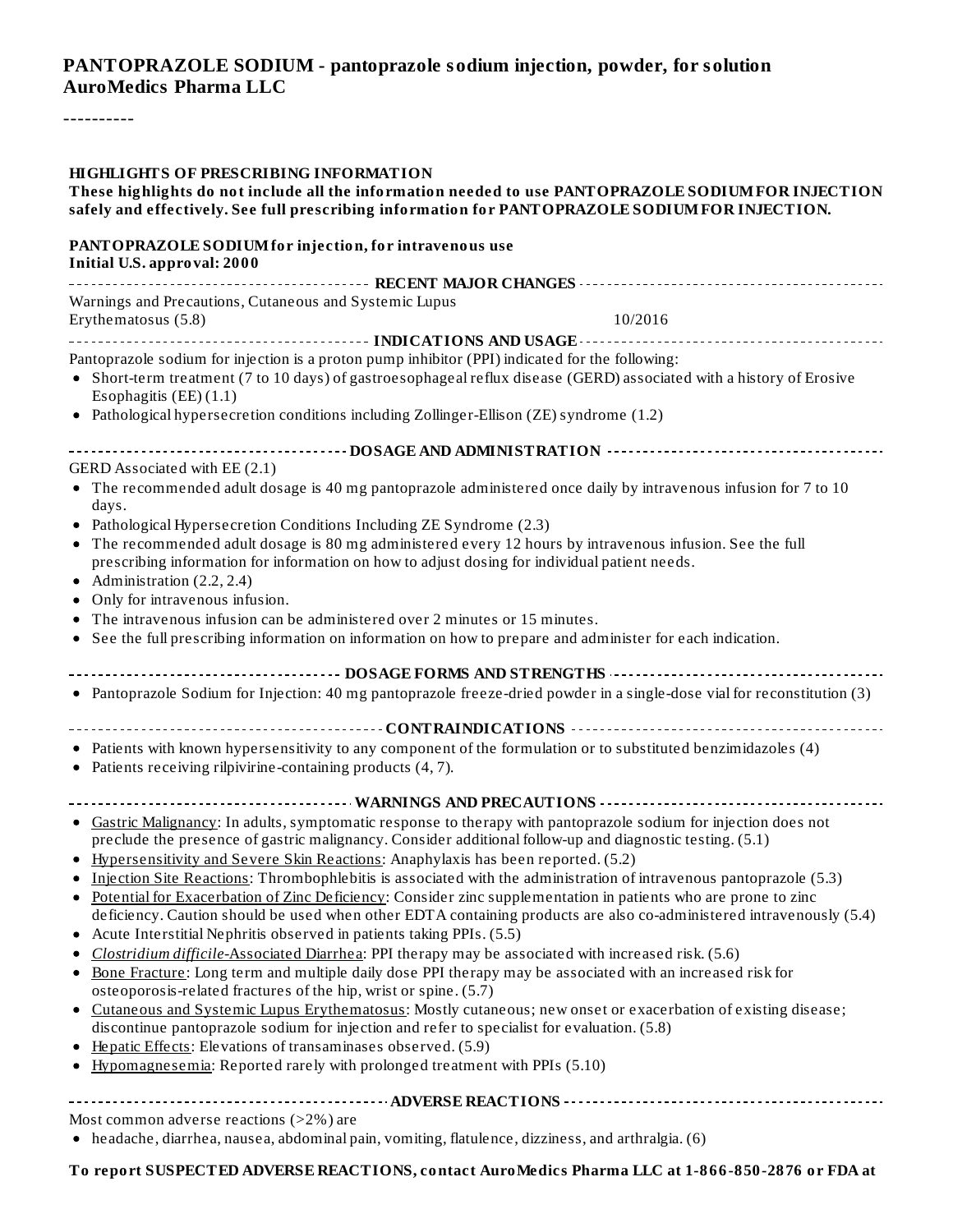#### **1-800-FDA-1088 or** *www.fda.gov/medwatch***.**

**DRUG INTERACTIONS** See full prescribing information for a list of clinically important drug interactions (7) **USE IN SPECIFIC POPULATIONS**

• Pregnancy: Based on animal data, may cause fetal harm.  $(8.1)$ 

#### **See 17 for PATIENT COUNSELING INFORMATION.**

**Revised: 8/2017**

#### **FULL PRESCRIBING INFORMATION: CONTENTS\* 1 INDICATIONS AND USAGE**

1.1 Gastroesophageal Reflux Disease Associated with a History of Erosive Esophagitis 1.2 Pathological Hypersecretion Including Zollinger-Ellison Syndrome

#### **2 DOSAGE AND ADMINISTRATION**

2.1 Dosage for Gastroesophageal Reflux Disease Associated With a History of Erosive Esophagitis

2.2 Preparation and Administration Instructions for Gastroesophageal Reflux Disease Associated With a History of Erosive Esophagitis

2.3 Dosage for Pathological Hypersecretion Including Zollinger-Ellison Syndrome

2.4 Preparation and Administration Instructions for Pathological Hypersecretion Including

Zollinger-Ellison Syndrome

2.5 Compatibility Information

#### **3 DOSAGE FORMS AND STRENGTHS**

#### **4 CONTRAINDICATIONS**

#### **5 WARNINGS AND PRECAUTIONS**

5.1 Presence of Gastric Malignancy

5.2 Hypersensitivity and Severe Skin Reactions

- 5.3 Injection Site Reactions
- 5.4 Potential for Exacerbation of Zinc Deficiency

5.5 Acute Interstitial Nephritis

- 5.6 *Clostridium difficile-*Associated Diarrhea
- 5.7 Bone Fracture
- 5.8 Cutaneous and Systemic Lupus Erythematosus
- 5.9 Hepatic Effects
- 5.10 Hypomagnesemia

5.11 Interference with Urine Screen for THC

5.12 Concomitant Use of Pantoprazole Sodium with Methotrexate

#### **6 ADVERSE REACTIONS**

6.1 Clinical Trials Experience

6.2 Postmarketing Experience

#### **7 DRUG INTERACTIONS**

### **8 USE IN SPECIFIC POPULATIONS**

- 8.1 Pregnancy
- 8.3 Nursing Mothers
- 8.4 Pediatric Use
- 8.5 Geriatric Use

### **10 OVERDOSAGE**

#### **11 DESCRIPTION**

### **12 CLINICAL PHARMACOLOGY**

12.1 Mechanism of Action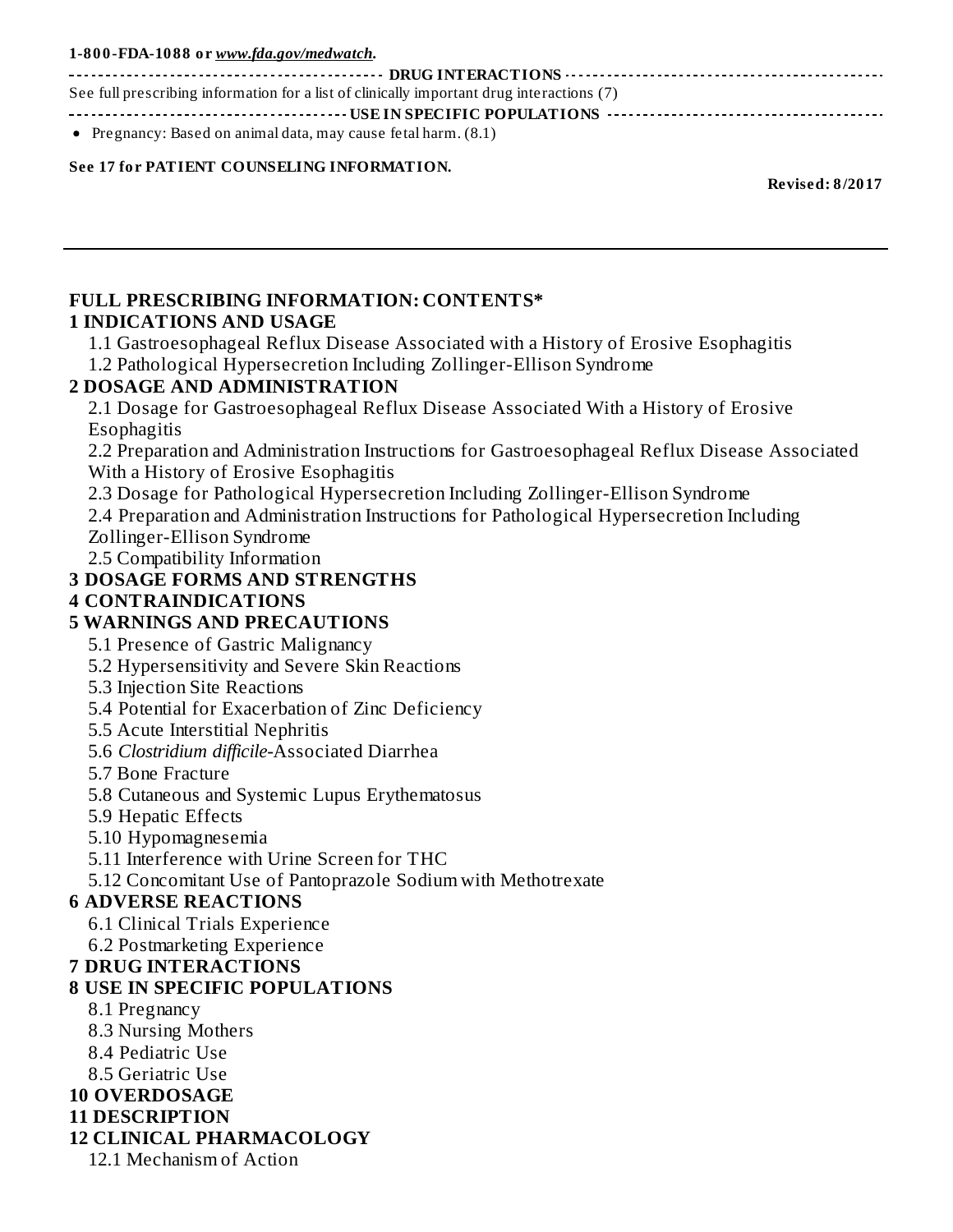### 12.2 Pharmacodynamics

12.3 Pharmacokinetics

12.5 Pharmacogenomics

### **13 NONCLINICAL TOXICOLOGY**

13.1 Carcinogenesis, Mutagenesis, Impairment of Fertility

### **14 CLINICAL STUDIES**

14.1 Gastroesophageal Reflux Disease (GERD) Associated with a History of Erosive Esophagitis 14.2 Pathological Hypersecretion Associated with Zollinger-Ellison Syndrome

# **16 HOW SUPPLIED/STORAGE AND HANDLING**

### **17 PATIENT COUNSELING INFORMATION**

\* Sections or subsections omitted from the full prescribing information are not listed.

### **FULL PRESCRIBING INFORMATION**

### **1 INDICATIONS AND USAGE**

### **1.1 Gastroesophageal Reflux Dis eas e Associated with a History of Erosive Esophagitis**

Pantoprazole sodium for injection is indicated for short-term treatment (7 to 10 days) of adult patients with gastroesophageal reflux disease (GERD) and a history of erosive esophagitis (EE).

Safety and efficacy of pantoprazole sodium for injection as a treatment of patients with GERD and a history of EE for more than 10 days have not been demonstrated.

### **1.2 Pathological Hypers ecretion Including Zollinger-Ellison Syndrome**

Pantoprazole sodium for injection is indicated for the treatment of pathological hypersecretory conditions including Zollinger-Ellison Syndrome in adults.

# **2 DOSAGE AND ADMINISTRATION**

#### **2.1 Dosage for Gastroesophageal Reflux Dis eas e Associated With a History of Erosive Esophagitis**

The recommended adult dosage is 40 mg given once daily by intravenous infusion for 7 to 10 days.

Discontinue treatment with Pantoprazole Sodium for Injection as soon as the patient is able to receive treatment with Pantoprazole Sodium Delayed-Release Tablets or Oral Suspension.

Data on the safe and effective dosing for conditions other than those described *[see Indications and Usage (1)]* such as life-threatening upper gastrointestinal bleeds, are not available. Pantoprazole sodium for injection 40 mg once daily does not raise gastric pH to levels sufficient to contribute to the treatment of such life-threatening conditions.

#### **2.2 Preparation and Administration Instructions for Gastroesophageal Reflux Dis eas e Associated With a History of Erosive Esophagitis**

Only for intravenous infusion: other parenteral routes of administration are not recommended.

### Fifteen Minute Infusion

1. Reconstitute Pantoprazole Sodium for Injection with 10 mL of 0.9% Sodium Chloride Injection,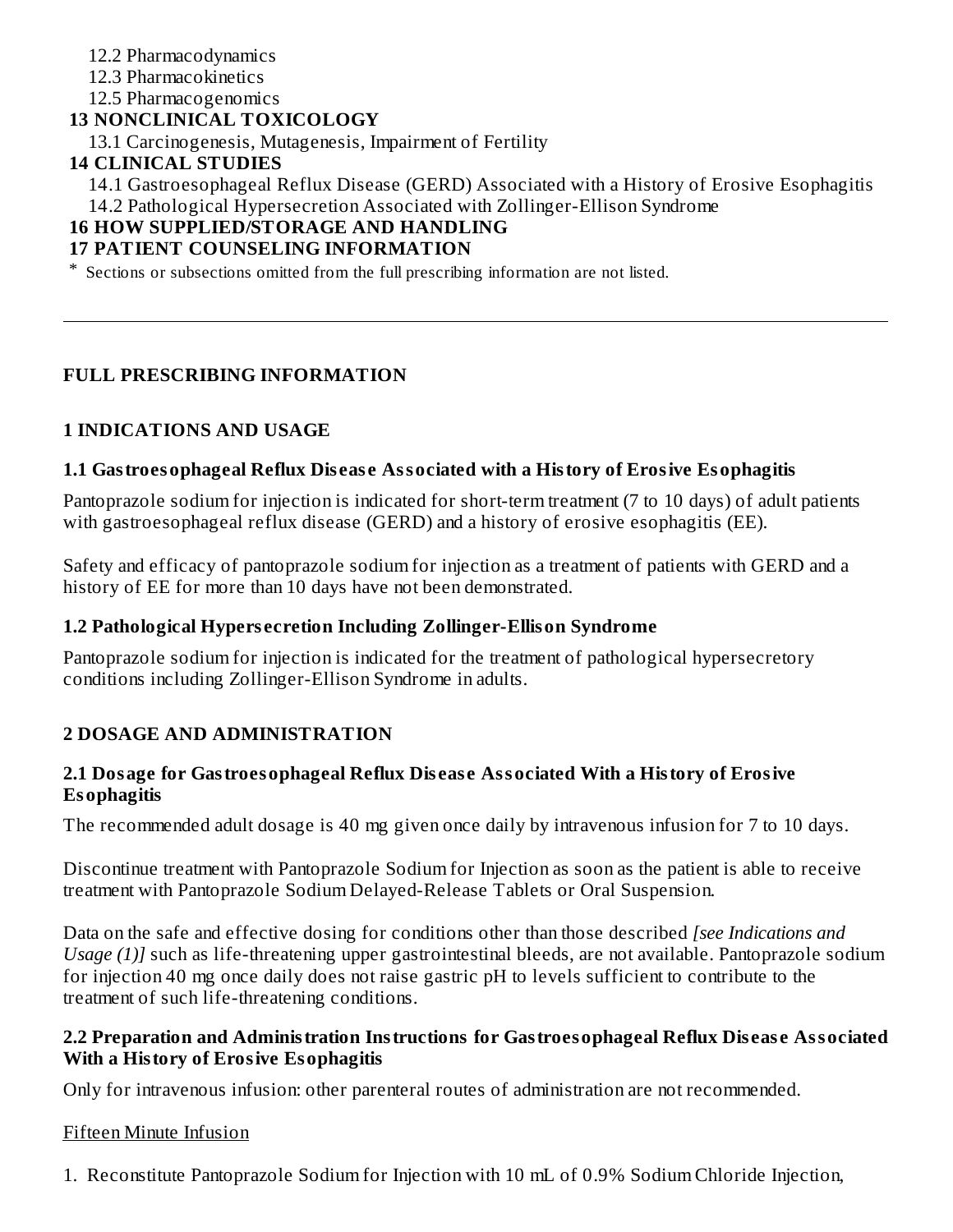USP.

2. Further dilute (admix) with 100 mL of 5% Dextrose Injection, USP, 0.9% Sodium Chloride Injection, USP, or Lactated Ringer's Injection, USP, to a final concentration of approximately 0.4 mg/mL.

3. Inspect the diluted pantoprazole sodium for injection solution visually for particulate matter and discoloration prior to and during administration.

4. Administer intravenously over a period of approximately 15 minutes at a rate of approximately 7 mL/min.

# **Storage**

The reconstituted solution may be stored for up to 6 hours at room temperature prior to further dilution. The admixed solution may be stored at room temperature and must be used within 24 hours from the time of initial reconstitution. Both the reconstituted solution and the admixed solution do not need to be protected from light.

Do not freeze the reconstituted solution.

# Two Minute Infusion

1. Reconstitute Pantoprazole Sodium for Injection with 10 mL of 0.9% Sodium Chloride Injection, USP, to a final concentration of approximately 4 mg/mL.

2. Inspect the diluted pantoprazole sodium for injection solution visually for particulate matter and discoloration prior to and during administration.

3. Administered intravenously over a period of at least 2 minutes.

# **Storage**

The reconstituted solution may be stored for up to 24 hours at room temperature prior to intravenous infusion and does not need to be protected from light.

Do not freeze the reconstituted solution.

# **2.3 Dosage for Pathological Hypers ecretion Including Zollinger-Ellison Syndrome**

The dosage of pantoprazole sodium for injection in patients with pathological hypersecretory conditions including Zollinger-Ellison Syndrome varies with individual patients. The recommended adult dosage is 80 mg intravenously every 12 hours. The frequency of dosing can be adjusted to individual patient needs based on acid output measurements. In those patients who need a higher dosage, 80 mg intravenously every 8 hours is expected to maintain acid output below 10 mEq/h. Daily doses higher than 240 mg or administered for more than 6 days have not been studied *[see Clinical Studies (14)]*. Transition from oral to intravenous and from intravenous to oral formulations of gastric acid inhibitors should be performed in such a manner to ensure continuity of effect of suppression of acid secretion. Patients with Zollinger-Ellison Syndrome may be vulnerable to serious clinical complications of increased acid production even after a short period of loss of effective inhibition.

### **2.4 Preparation and Administration Instructions for Pathological Hypers ecretion Including Zollinger-Ellison Syndrome**

Only for intravenous infusion: other parenteral routes of administration are not recommended.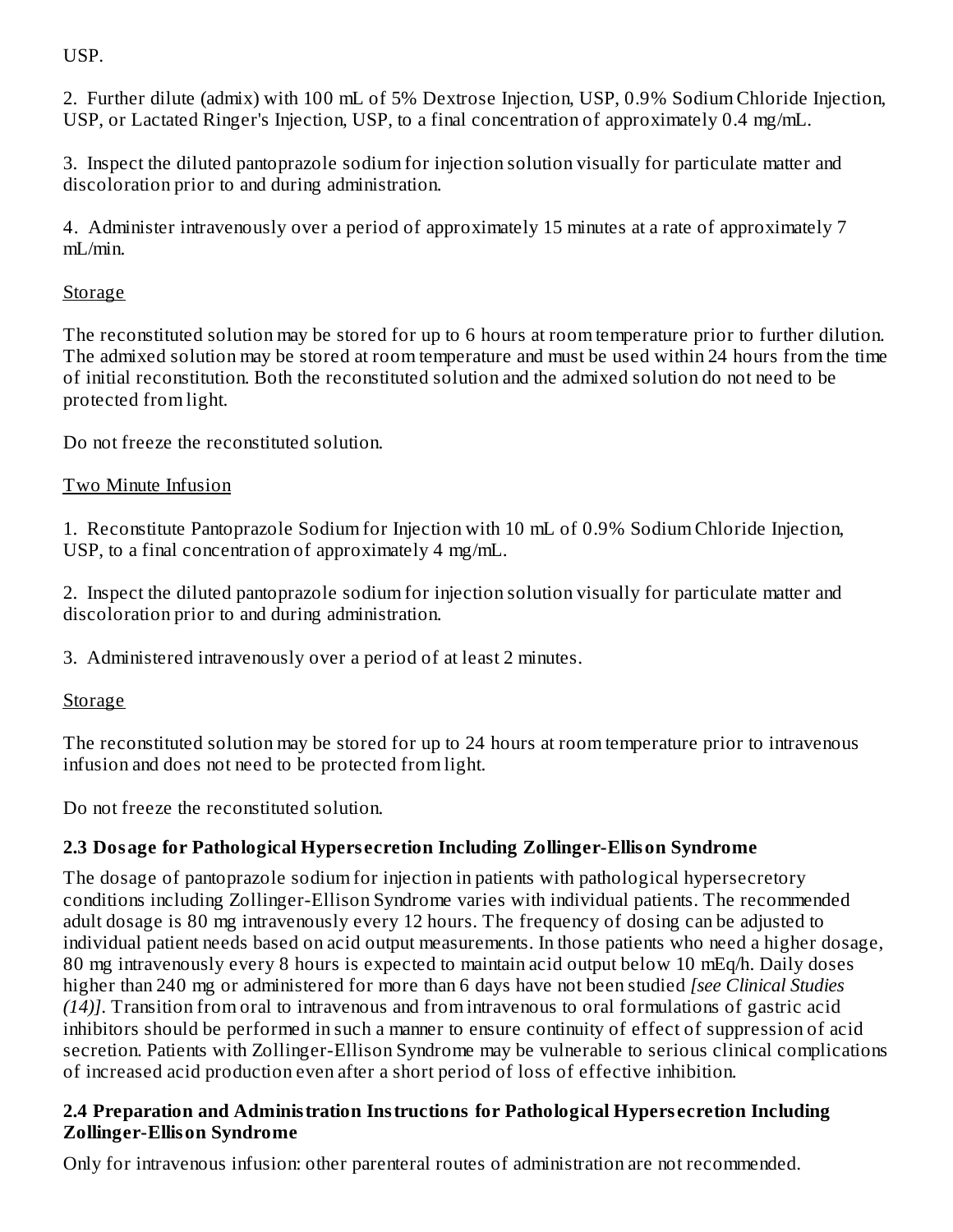### Fifteen Minute Infusion

1. Reconstitute each vial of Pantoprazole Sodium for Injection with 10 mL of 0.9% Sodium Chloride Injection, USP.

2. Combine the contents of the two vials and further dilute (admix) with 80 mL of 5% Dextrose Injection, USP, 0.9% Sodium Chloride Injection, USP, or Lactated Ringer's Injection, USP, to a total volume of 100 mL with a final concentration of approximately 0.8 mg/mL.

3. Inspect the diluted pantoprazole sodium for injection solution visually for particulate matter and discoloration prior to and during administration.

4. Administer intravenously over a period of approximately 15 minutes at a rate of approximately 7 mL/min.

### **Storage**

The reconstituted solution may be stored for up to 6 hours at room temperature prior to further dilution. The admixed solution may be stored at room temperature and must be used within 24 hours from the time of initial reconstitution. Both the reconstituted solution and the admixed solution do not need to be protected from light.

Do not freeze the reconstituted solution.

#### Two Minute Infusion

1. Reconstitute Pantoprazole Sodium for Injection with 10 mL of 0.9% Sodium Chloride Injection, USP, per vial to a final concentration of approximately 4 mg/mL.

2. Inspect the diluted pantoprazole sodium for injection solution visually for particulate matter and discoloration prior to and during administration.

3. Administer the total volume from both vials intravenously over a period of at least 2 minutes.

### Storage

The reconstituted solution may be stored for up to 24 hours at room temperature prior to intravenous infusion and does not need to be protected from light.

Do not freeze the reconstituted solution.

### **2.5 Compatibility Information**

Administer pantoprazole sodium for injection intravenously through a dedicated line or through a Ysite.

- Flush the intravenous line before and after administration of Pantoprazole Sodium for Injection with either 5% Dextrose Injection, USP, 0.9% Sodium Chloride Injection, USP, or Lactated Ringer's injection, USP.
- When administered through a Y-site, Pantoprazole Sodium for Injection is compatible with the following solutions: 5% Dextrose Injection, USP, 0.9% Sodium Chloride Injection, USP, or Lactated Ringer's injection, USP.
- Midazolam HCl has been shown to be incompatible with Y-site administration of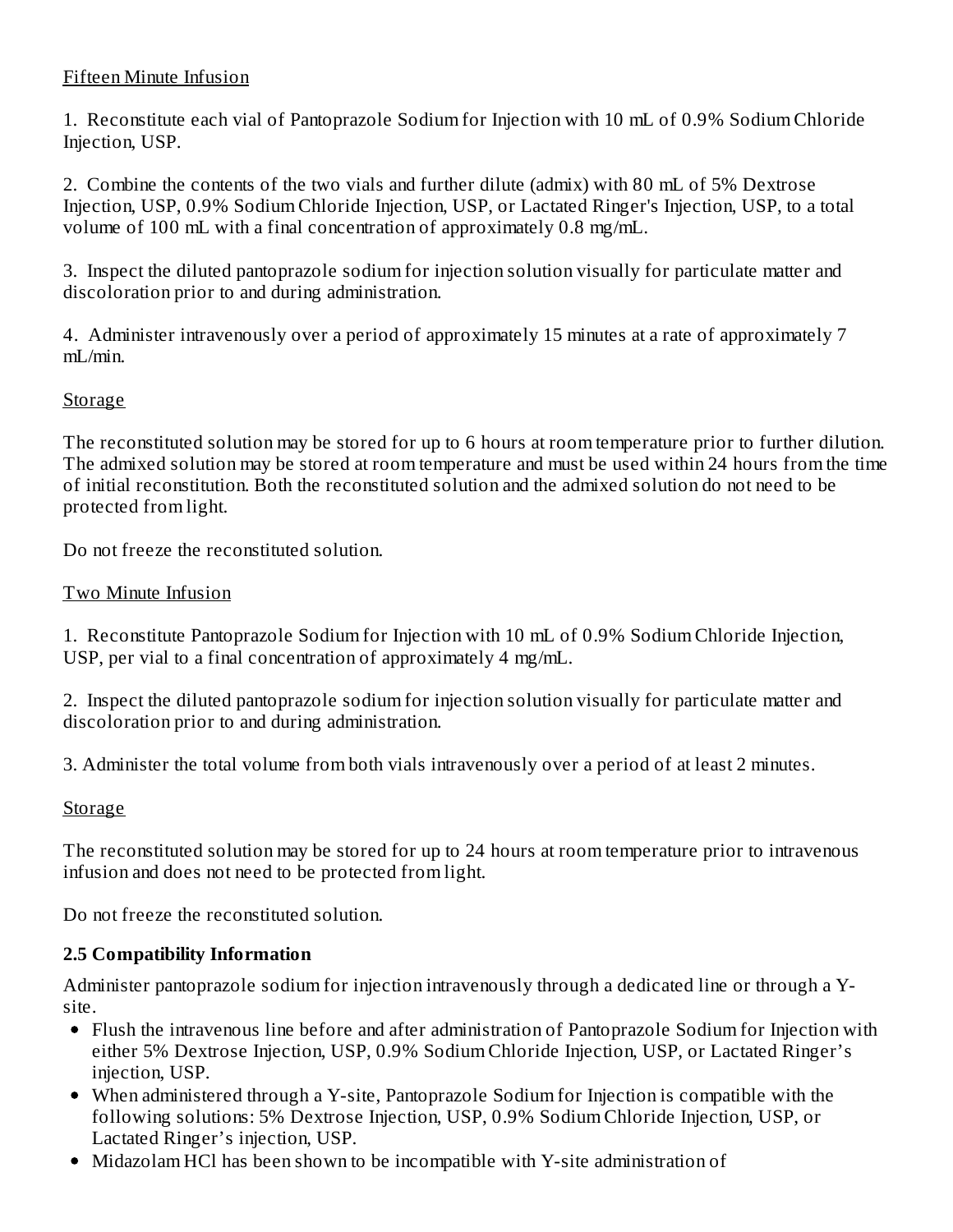pantoprazole sodium for injection.

- Pantoprazole sodium for injection may not be compatible with products containing zinc *[see Warnings and Precautions (5.4)].*
- When pantoprazole sodium for injection is administered through a Y-site, immediately stop use if precipitation or discoloration occurs.

# **3 DOSAGE FORMS AND STRENGTHS**

Pantoprazole Sodium for Injection: 40 mg pantoprazole as a sterile, freeze-dried, white to off-white, porous cake or powder in a single-dose vial for reconstitution.

# **4 CONTRAINDICATIONS**

- Pantoprazole sodium for injection is contraindicated in patients with known hypersensitivity reactions including anaphylaxis to the formulation *[see Warnings and Precautions (5.2)]* or any substituted benzimidazole. Hypersensitivity reactions may include anaphylaxis, anaphylactic shock, angioedema, bronchospasm, acute interstitial nephritis, and urticaria *[see Adverse Reactions (6)]*.
- Proton pump inhibitors (PPIs), including pantoprazole sodium for injection are contraindicated in patients receiving rilpivirine-containing products *[see Drug Interactions(7)]*.

# **5 WARNINGS AND PRECAUTIONS**

# **5.1 Pres ence of Gastric Malignancy**

In adults, symptomatic response to therapy with pantoprazole sodium for injection does not preclude the presence of gastric malignancy. Consider additional follow-up and diagnostic testing in adult patients who have a suboptimal response or an early symptomatic relapse after completing treatment with a PPI. In older patients, also consider an endoscopy.

# **5.2 Hypers ensitivity and Severe Skin Reactions**

Anaphylaxis and other serious reactions such as erythema multiforme, Stevens-Johnson syndrome, and toxic epidermal necrolysis (TEN) have been reported with use of pantoprazole sodium for injection. These may require emergency medical treatment *[see Adverse Reactions (6.2)]*.

# **5.3 Injection Site Reactions**

Thrombophlebitis was associated with the administration of pantoprazole sodium for injection.

# **5.4 Potential for Exacerbation of Zinc Deficiency**

Pantoprazole sodium for injection contains edetate disodium (the salt form of EDTA), a chelator of metal ions including zinc. Therefore, zinc supplementation should be considered in patients treated with pantoprazole sodium for injection who are prone to zinc deficiency. Caution should be used when other EDTA containing products are also co-administered intravenously *[see Dosage and Administration (2.5)]*.

# **5.5 Acute Interstitial Nephritis**

Acute interstitial nephritis has been observed in patients taking PPIs including pantoprazole sodium. Acute interstitial nephritis may occur at any point during PPI therapy and is generally attributed to an idiopathic hypersensitivity reaction. Discontinue pantoprazole sodium if acute interstitial nephritis develops *[see Contraindications (4)].*

# **5.6** *Clostridium difficile-***Associated Diarrhea**

Published observational studies suggest that PPI therapy like pantoprazole sodium may be associated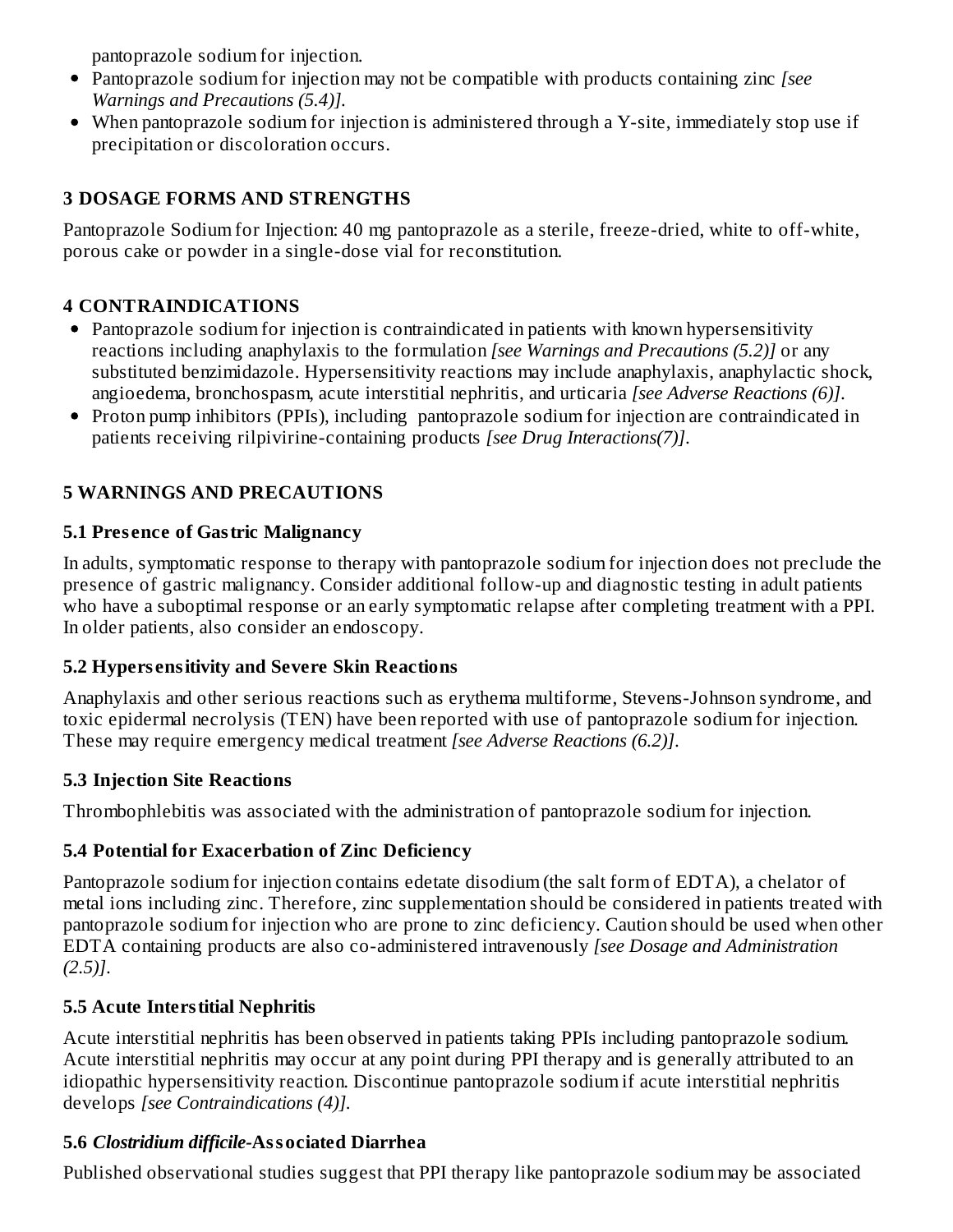with an increased risk of *Clostridium difficile* associated diarrhea, especially in hospitalized patients. This diagnosis should be considered for diarrhea that does not improve *[see Adverse Reactions (6.2)].*

Patients should use the lowest dose and shortest duration of PPI therapy appropriate to the condition being treated.

### **5.7 Bone Fracture**

Several published observational studies suggest that PPI therapy may be associated with an increased risk for osteoporosis-related fractures of the hip, wrist, or spine. The risk of fracture was increased in patients who received high-dose, defined as multiple daily doses, and long-term PPI therapy (a year or longer). Patients should use the lowest dose and shortest duration of PPI therapy appropriate to the condition being treated. Patients at risk for osteoporosis-related fractures should be managed according to established treatment guidelines *[see Dosage and Administration (2.2, 2.4) and Adverse Reactions (6)]*.

# **5.8 Cutaneous and Systemic Lupus Erythematosus**

Cutaneous lupus erythematosus (CLE) and systemic lupus erythematosus (SLE) have been reported in patients taking PPIs, including pantoprazole sodium. These events have occurred as both new onset and an exacerbation of existing autoimmune disease. The majority of PPI-induced lupus erythematous cases were CLE.

The most common form of CLE reported in patients treated with PPIs was subacute CLE (SCLE) and occurred within weeks to years after continuous drug therapy in patients ranging from infants to the elderly. Generally, histological findings were observed without organ involvement.

Systemic lupus erythematosus (SLE) is less commonly reported than CLE in patients receiving PPIs. PPI associated SLE is usually milder than non-drug induced SLE. Onset of SLE typically occurred within days to years after initiating treatment primarily in patients ranging from young adults to the elderly. The majority of patients presented with rash; however, arthralgia and cytopenia were also reported.

Avoid administration of PPIs for longer than medically indicated. If signs or symptoms consistent with CLE or SLE are noted in patients receiving pantoprazole sodium, discontinue the drug and refer the patient to the appropriate specialist for evaluation. Most patients improve with discontinuation of the PPI alone in 4 to 12 weeks. Serological testing (e.g. ANA) may be positive and elevated serological test results may take longer to resolve than clinical manifestations.

# **5.9 Hepatic Effects**

Mild, transient transaminase elevations have been observed in clinical studies. The clinical significance of this finding in a large population of subjects administered pantoprazole sodium is unknown *[see Adverse Reactions (6)].*

# **5.10 Hypomagnes emia**

Hypomagnesemia, symptomatic and asymptomatic, has been reported rarely in patients treated with PPIs for at least three months, and in most cases after a year of therapy. Serious adverse events include tetany, arrhythmias, and seizures. In most patients, treatment of hypomagnesemia required magnesium replacement and discontinuation of the PPI.

For patients expected to be on prolonged treatment or who take PPIs with medications such as digoxin or drugs that may cause hypomagnesemia (e.g., diuretics), health care professionals may consider monitoring magnesium levels prior to initiation of PPI treatment and periodically *[see Adverse Reactions (6.2)].*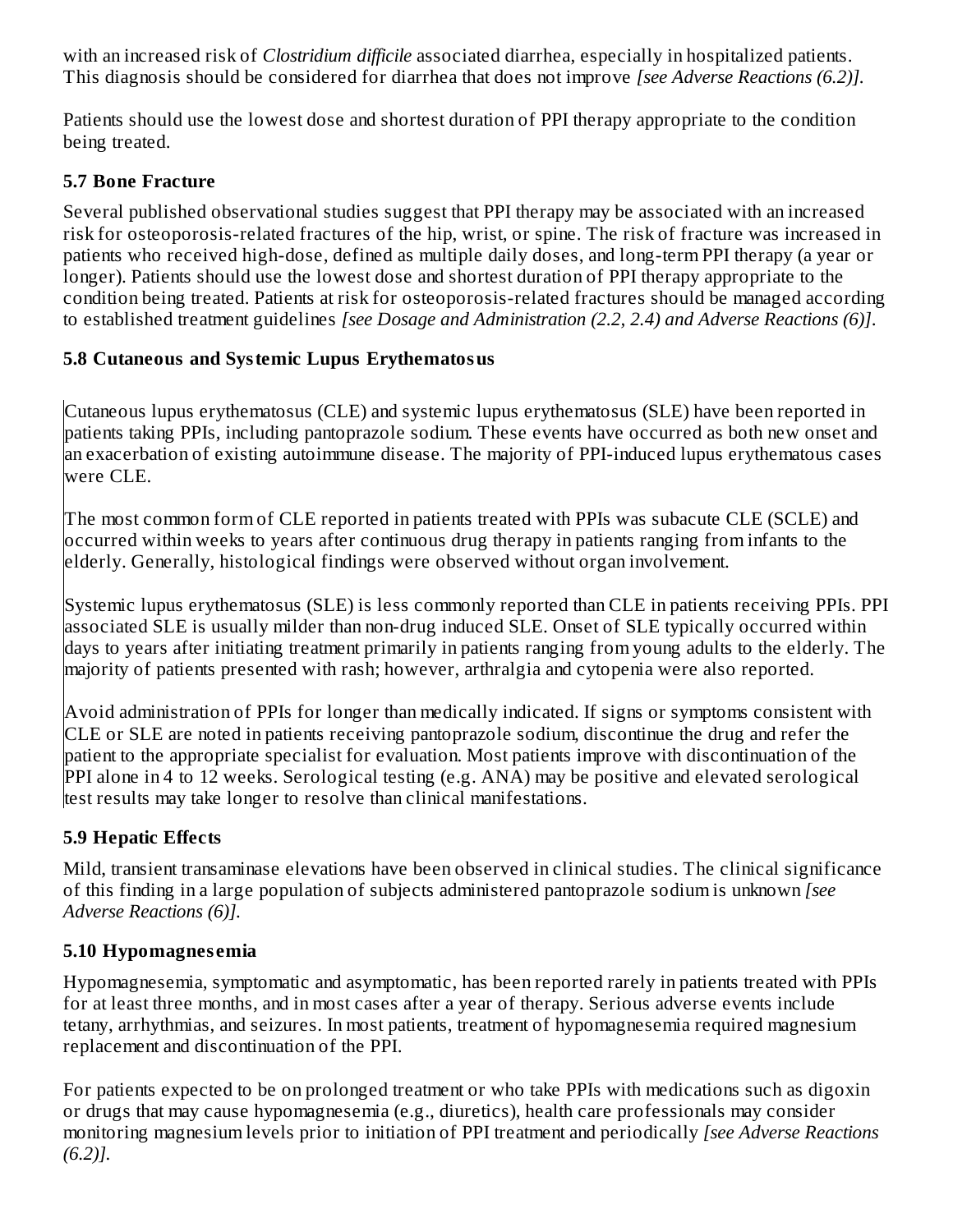### **5.11 Interference with Urine Screen for THC**

Pantoprazole sodium may produce false-positive urine screen for THC (tetrahydrocannabinol) *[see Drug Interactions (7)]*.

### **5.12 Concomitant Us e of Pantoprazole Sodium with Methotrexate**

Literature suggests that concomitant use of PPIs with methotrexate (primarily at high dose; see methotrexate prescribing information) may elevate and prolong serum levels of methotrexate and/or its metabolite, possibly leading to methotrexate toxicities. In high-dose methotrexate administration, a temporary withdrawal of the PPI may be considered in some patients *[see Drug Interactions (7)].*

# **6 ADVERSE REACTIONS**

The following serious adverse reactions are described below and elsewhere in labeling:

- Hypersensitivity and Severe Skin Reactions *[see Warnings and Precautions (5.2)]*
- Injection Site Reactions *[see Warnings and Precautions (5.3)]*
- Potential for Exacerbation of Zinc Deficiency *[see Warnings and Precautions (5.4)]*
- Acute Interstitial Nephritis *[see Warnings and Precautions (5.5)]*
- *Clostridium difficile-*Associated Diarrhea *[see Warnings and Precautions (5.6)]*
- Bone Fracture *[see Warnings and Precautions (5.7)]*
- Cutaneous and Systemic Lupus Erythematosus *[see Warnings and Precautions (5.8)]*
- Hepatic Effects *[see Warnings and Precautions (5.9)]*  $\bullet$
- Hypomagnesemia *[see Warnings and Precautions (5.10)]*  $\bullet$

# **6.1 Clinical Trials Experience**

Because clinical trials are conducted under widely varying conditions, adverse reaction rates observed in the clinical trials of a drug cannot be directly compared to rates in the clinical trials of another drug and may not reflect the rates observed in clinical practice.

Worldwide, approximately 80,500 patients have been treated with pantoprazole in clinical trials involving various dosages and duration of treatment.

### Gastroesophageal Reflux Disease (GERD)

Safety in nine randomized comparative U.S. clinical trials in patients with GERD included 1,473 patients on oral pantoprazole sodium (20 mg or 40 mg), 299 patients on an  $\rm{H}_{2}$ -receptor antagonist, 46 patients on another PPI, and 82 patients on placebo. The most frequently occurring adverse reactions are listed in Table 1.

The number of patients treated in comparative studies with I.V. pantoprazole is limited; however, the adverse reactions seen were similar to those seen in the oral studies. Thrombophlebitis was the only new adverse reaction identified with I.V. pantoprazole.

#### **Table 1: Advers e Reactions Reported in Clinical Trials of Adult Patients with GERD at a Frequency of > 2%**

|          | <b>Oral Pantoprazole</b><br>Sodium<br>$(n=1473)$<br>$\frac{0}{0}$ | <b>Comparators</b><br>$(n=345)$<br>$\frac{0}{0}$ | <b>Placebo</b><br>$(n=82)$<br>$\%$ |
|----------|-------------------------------------------------------------------|--------------------------------------------------|------------------------------------|
| Headache | 12.2                                                              | 12.8                                             | 8.5                                |
| Diarrhea | 8.8                                                               | 9.6                                              | 4.9                                |
| Nausea   | 7.0                                                               | 5.2                                              | 9.8                                |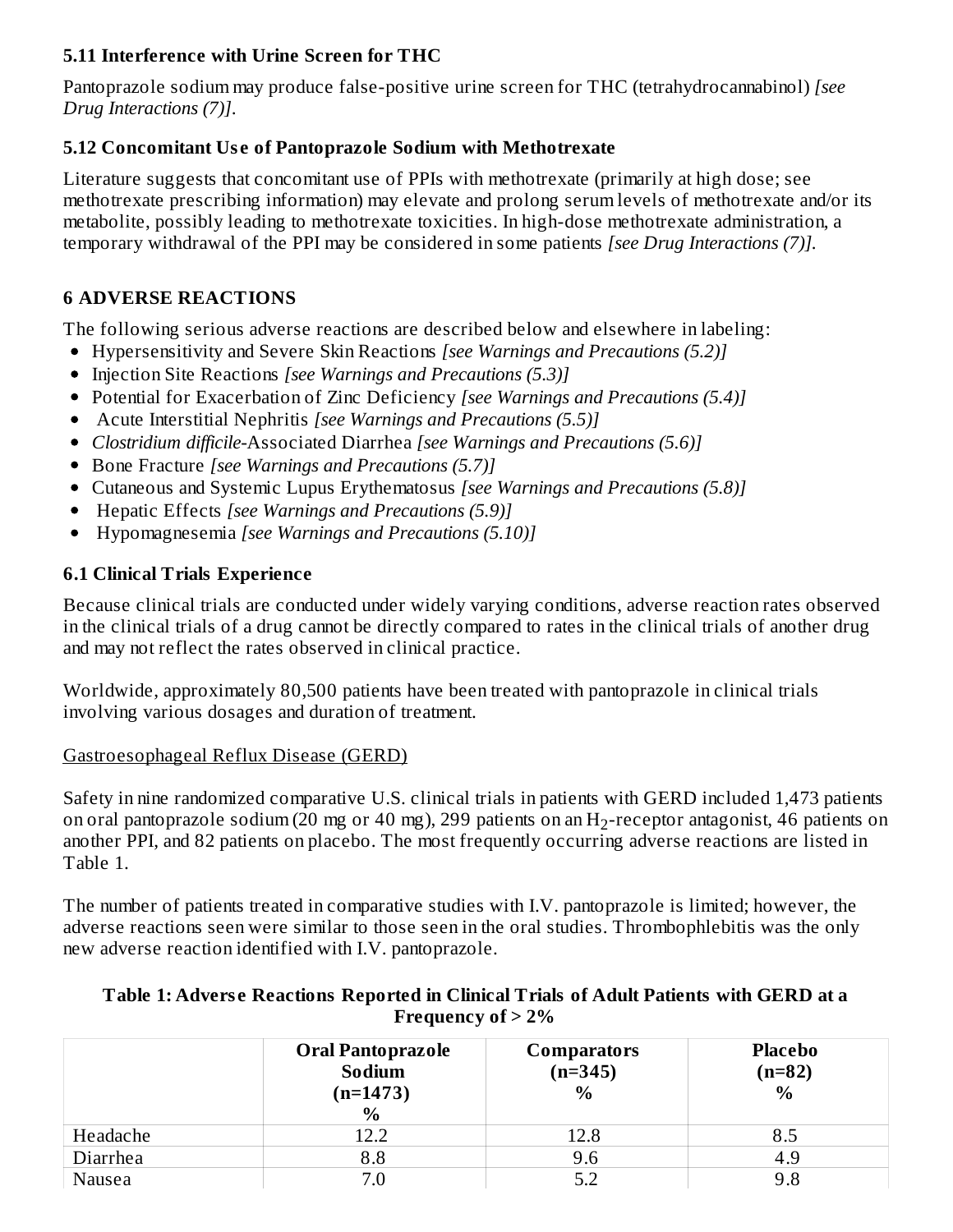| Abdominal pain   |     |     |  |
|------------------|-----|-----|--|
| Vomiting         | ل.⊤ | ۰۰، |  |
| Flatulence       | 3.9 |     |  |
| <b>Dizziness</b> |     |     |  |
| Arthralgia       |     |     |  |

Additional adverse reactions that were reported for oral pantoprazole sodium in U.S. clinical trials with a frequency of  $\leq 2\%$  are listed below by body system:

*Body as a Whole:* allergic reaction, fever, photosensitivity reaction, facial edema, thrombophlebitis (I.V. only)

*Gastrointestinal:* constipation, dry mouth, hepatitis

*Hematologic:* leukopenia (reported in ex-U.S. clinical trials only), thrombocytopenia

*Metabolic/Nutritional:* elevated CPK (creatine phosphokinase), generalized edema, elevated triglycerides, liver function tests abnormal

*Musculoskeletal:* myalgia

*Nervous:* depression, vertigo

*Skin and Appendages:* urticaria, rash, pruritus

*Special Senses:* blurred vision

### Zollinger-Ellison Syndrome

In clinical studies of Zollinger-Ellison Syndrome, adverse reactions reported in 35 patients administered pantoprazole sodium doses of 80 mg to 240 mg per day for up to 2 years were similar to those reported in adult patients with GERD.

# **6.2 Postmarketing Experience**

The following adverse reactions have been identified during postapproval use of oral pantoprazole sodium and intravenous pantoprazole sodium. Because these reactions are reported voluntarily from a population of uncertain size, it is not always possible to reliably estimate their frequency or establish a causal relationship to drug exposure.

These adverse reactions are listed below by body system:

*General Disorders and Administration Conditions:* asthenia, fatigue, malaise *Immune System Disorders:* anaphylaxis (including anaphylactic shock), systemic lupus erythematosus

# *Investigations:* weight changes

*Skin and Subcutaneous Tissue Disorders:* severe dermatologic reactions (some fatal), including erythema multiforme, Stevens-Johnson syndrome, toxic epidermal necrolysis (TEN), angioedema (Quincke's edema) and cutaneous lupus erythematosus

*Musculoskeletal Disorders:* rhabdomyolysis, bone fracture

*Renal and Urinary Disorders:* interstitial nephritis

*Hepatobiliary Disorders:* hepatocellular damage leading to jaundice and hepatic failure

*Psychiatric Disorder:* hallucinations, confusion, insomnia, somnolence

*Metabolism and Nutritional Disorders:* hyponatremia, hypomagnesemia

*Infections and Infestations: Clostridium difficile* associated diarrhea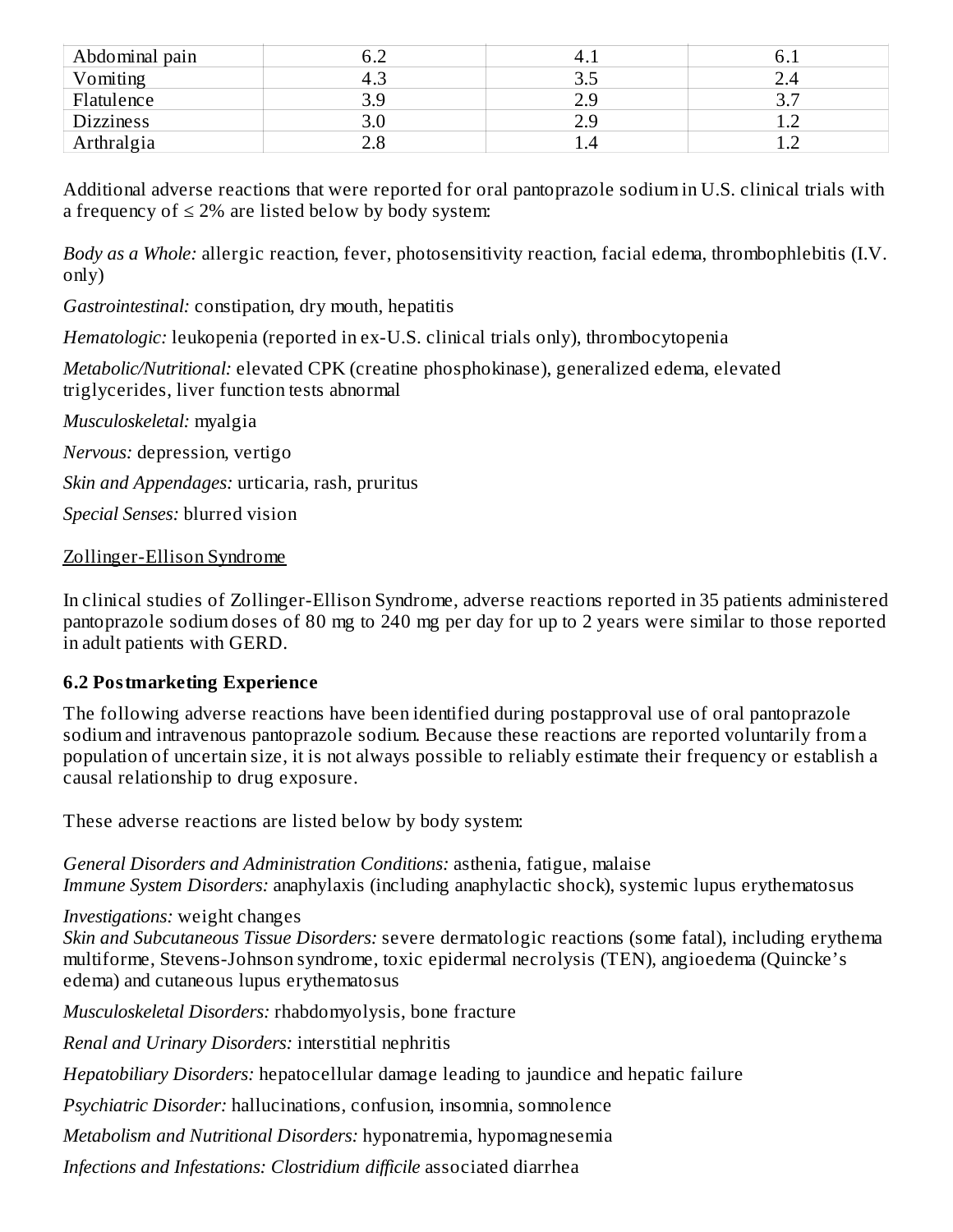### **7 DRUG INTERACTIONS**

Table 2 includes drugs with clinically important drug interactions and interaction with diagnostics when administered concomitantly with pantoprazole sodium and instructions for preventing or managing them.

Consult the labeling of concomitantly used drugs to obtain further information about interactions with PPIs.

| Table 2: Clinically relevant Interactions Affecting Drugs Co-Administered with Pantoprazole |  |
|---------------------------------------------------------------------------------------------|--|
| <b>Sodium and Interaction with Diagnostics</b>                                              |  |

| <b>Antiretrovirals</b> |                                                                                                                                                                                                                                                                                                                                                                                                                                                                                                                                                                                                                                                                                                  |
|------------------------|--------------------------------------------------------------------------------------------------------------------------------------------------------------------------------------------------------------------------------------------------------------------------------------------------------------------------------------------------------------------------------------------------------------------------------------------------------------------------------------------------------------------------------------------------------------------------------------------------------------------------------------------------------------------------------------------------|
| Clinical Impact:       | The effect of PPIs on antiretroviral drugs is variable. The clinical importance<br>and the mechanisms behind these interactions are not always known.<br>· Decreased exposure of some antiretroviral drugs (e.g., rilpivirine<br>atazanavir, and nelfinavir) when used concomitantly with Pantoprazole<br>Sodium for Injection may reduce antiviral effect and promote the<br>development of drug resistance.<br>• Increased exposure of other antiretroviral drugs (e.g., saquinavir) when used<br>concomitantly with pantoprazole sodium may increase toxicity.<br>• There are other antiretroviral drugs which do not result in clinically relevant<br>interactions with pantoprazole sodium. |
| Intervention:          | Rilpivirine-containing products: Concomitant use with pantoprazole sodium is<br>contraindicated [see Contraindications (4)].<br>Atazanavir: See prescribing information for atazanavir for dosing information.<br>Nelfinavir: Avoid concomitant use with pantoprazole sodium See prescribing<br>information for nelfinavir.<br>Saquinavir: See the prescribing information for saquinavir for monitoring of<br>potential saquinavir-related toxicities.<br>Other antiretrovirals: See prescribing information for specific antiretroviral<br>drugs.                                                                                                                                              |
| Warfarin               |                                                                                                                                                                                                                                                                                                                                                                                                                                                                                                                                                                                                                                                                                                  |
| Clinical Impact:       | Increased INR and prothrombin time in patients receiving PPIs, including<br>pantoprazole sodium, and warfarin concomitantly, Increases in INR and<br>Prothrombin time may lead to abnormal bleeding and even death.                                                                                                                                                                                                                                                                                                                                                                                                                                                                              |
| Intervention:          | Monitor INR and prothrombin time and adjust the dose of warfarin, if needed, to $\,$<br>maintain the target INR range.                                                                                                                                                                                                                                                                                                                                                                                                                                                                                                                                                                           |
| <b>Methotrexate</b>    |                                                                                                                                                                                                                                                                                                                                                                                                                                                                                                                                                                                                                                                                                                  |
| Clinical Impact:       | Concomitant use of pantoprazole sodium with methotrexate (primarily at high<br>dose) may elevate and prolong serum concentrations of methotrexate and/or its<br>$\,$ metabolite $\,$ hydroxymethotrexate, possibly leading to methotrexate toxicities. No $\,$<br>formal drug interaction studies of high-dose methotrexate with PPIs have been<br>conducted [see Warnings and Precautions (5.11)].                                                                                                                                                                                                                                                                                              |
| Intervention           | A temporary withdrawal of pantoprazole sodium may be considered in some<br>patients receiving high-dose methotrexate.                                                                                                                                                                                                                                                                                                                                                                                                                                                                                                                                                                            |
|                        | Drugs Dependent on Gastric pH for Absorption (e.g., iron salts, erlotinib, dasatinib, nilotinib,<br>mycophenolate mofetil, ketoconazole)                                                                                                                                                                                                                                                                                                                                                                                                                                                                                                                                                         |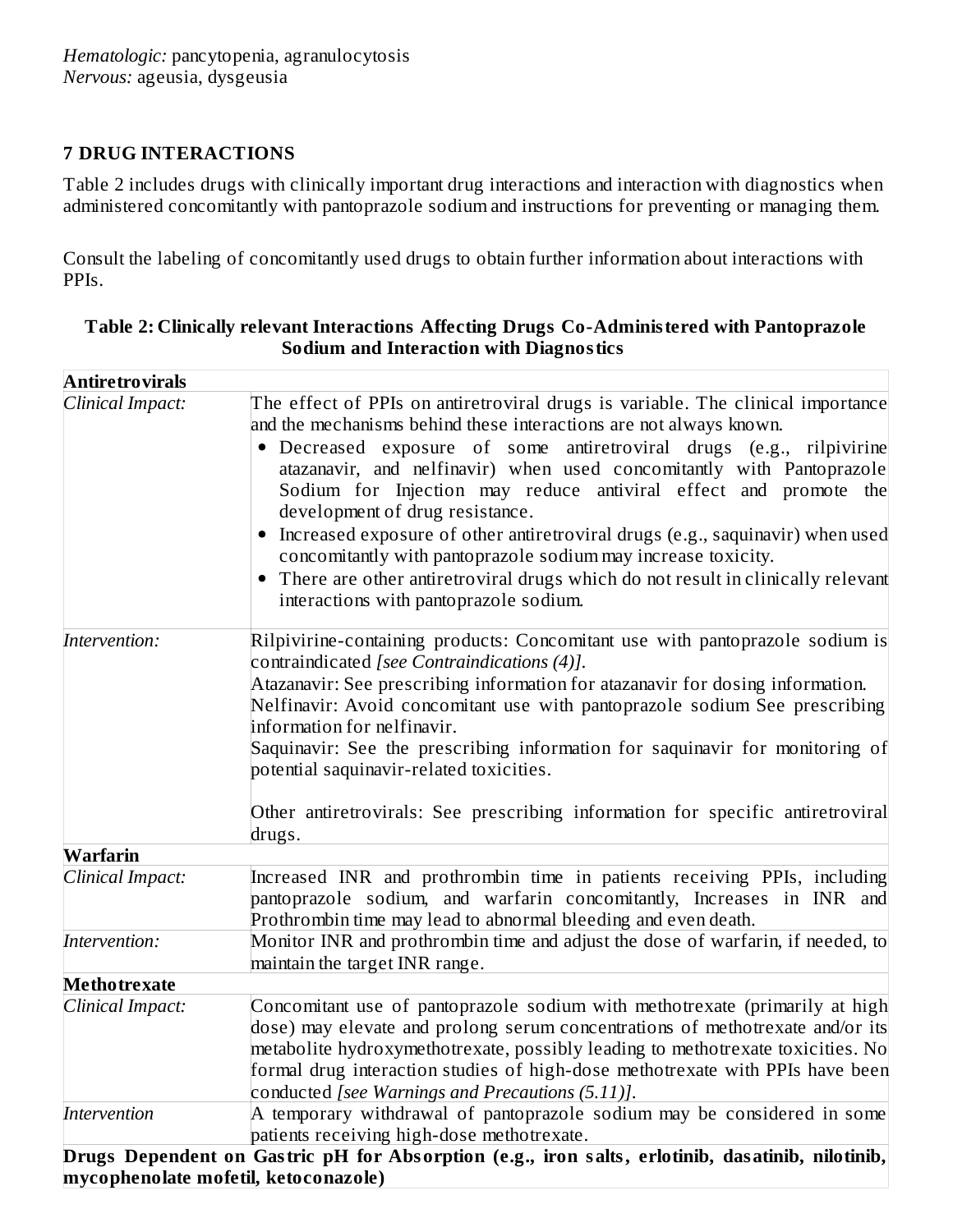| Clinical Impact:                          | Pantoprazole sodium can reduce the absorption of other drugs due to its effect |  |  |  |  |
|-------------------------------------------|--------------------------------------------------------------------------------|--|--|--|--|
|                                           | on reducing intragastric acidity.                                              |  |  |  |  |
| Intervention:                             | Mycophenolate mofetil (MMF): Co-administration of pantoprazole sodium in       |  |  |  |  |
|                                           | healthy subjects and in transplant patients receiving MMF has been reported to |  |  |  |  |
|                                           | reduce the exposure to the active metabolite, mycophenolic acid (MPA),         |  |  |  |  |
|                                           | possibly due to a decrease in MMF solubility at an increased gastric pH. The   |  |  |  |  |
|                                           | clinical relevance of reduced MPA exposure on organ rejection has not been     |  |  |  |  |
|                                           | established in transplant patients receiving pantoprazole sodium and MMF. Use  |  |  |  |  |
|                                           | pantoprazole sodium with caution in transplant patients receiving MMF [see     |  |  |  |  |
|                                           | Clinical Pharmacology (12.3)].                                                 |  |  |  |  |
|                                           | See the prescribing information for other drugs dependent on gastric pH for    |  |  |  |  |
|                                           | absorption.                                                                    |  |  |  |  |
| <b>False Positive Urine Tests for THC</b> |                                                                                |  |  |  |  |
| Clinical Impact:                          | There have been reports of false positive urine screening tests for            |  |  |  |  |
|                                           | tetrahydrocannabinol (THC) in patients receiving PPIs, including other         |  |  |  |  |
|                                           | formulations of pantoprazole sodium [see Warnings and Precautions (5.11)].     |  |  |  |  |
|                                           | An alternative confirmatory method should be considered to verify positive     |  |  |  |  |
| Intervention:                             | results.                                                                       |  |  |  |  |

### **8 USE IN SPECIFIC POPULATIONS**

#### **8.1 Pregnancy**

#### **Teratogenic Effects**

#### *Pregnancy Category C*

Reproduction studies have been performed in rats at intravenous pantoprazole doses up to 20 mg/kg/day (4 times the recommended human dose based on body surface area) and rabbits at intravenous doses up to 15 mg/kg/day (6 times the recommended human dose based on body surface area) with administration of pantoprazole sodium during organogenesis in pregnant animals and have revealed no evidence of impaired fertility or harm to the fetus due to pantoprazole.

A pre- and postnatal development toxicity study in rats with additional endpoints to evaluate the effect on bone development was performed with pantoprazole sodium. Oral pantoprazole doses of 5, 15, and 30 mg/kg/day (approximately 1, 3, and 6 times the human dose of 40 mg/day on a body surface area basis) were administered to pregnant females from gestation day (GD) 6 through lactation day (LD) 21. On postnatal day (PND 4) through PND 21, the pups were administered oral doses at 5, 15, and 30 mg/kg/day (approximately 1, 2.3, and 3.2 times the exposure (AUC) in humans at a dose of 40 mg). There were no drug-related findings in maternal animals. During the preweaning dosing phase (PND 4 to 21) of the pups, there were increased mortality and/or moribundity and decreased body weight and body weight gain at 5 mg/kg/day (approximately equal exposures (AUC) in humans receiving the 40 mg dose) and higher doses. On PND 21, decreased mean femur length and weight and changes in femur bone mass and geometry were observed in the offspring at 5 mg/kg/day (approximately equal exposures (AUC) in humans at the 40 mg dose) and higher doses. The femur findings included lower total area, bone mineral content and density, periosteal and endosteal circumference, and cross-sectional moment of inertia. There were no microscopic changes in the distal femur, proximal tibia, or stifle joints. Changes in bone parameters were partially reversible following a recovery period, with findings on PND 70 limited to lower femur metaphysis cortical/subcortical bone mineral density in female pups at 5 mg/kg/day (approximately equal exposures (AUC) in humans at the 40 mg dose) and higher doses.

There are no adequate and well-controlled studies in pregnant women. Advise pregnant women of the potential risk of fetal harm. Because animal reproduction studies are not always predictive of human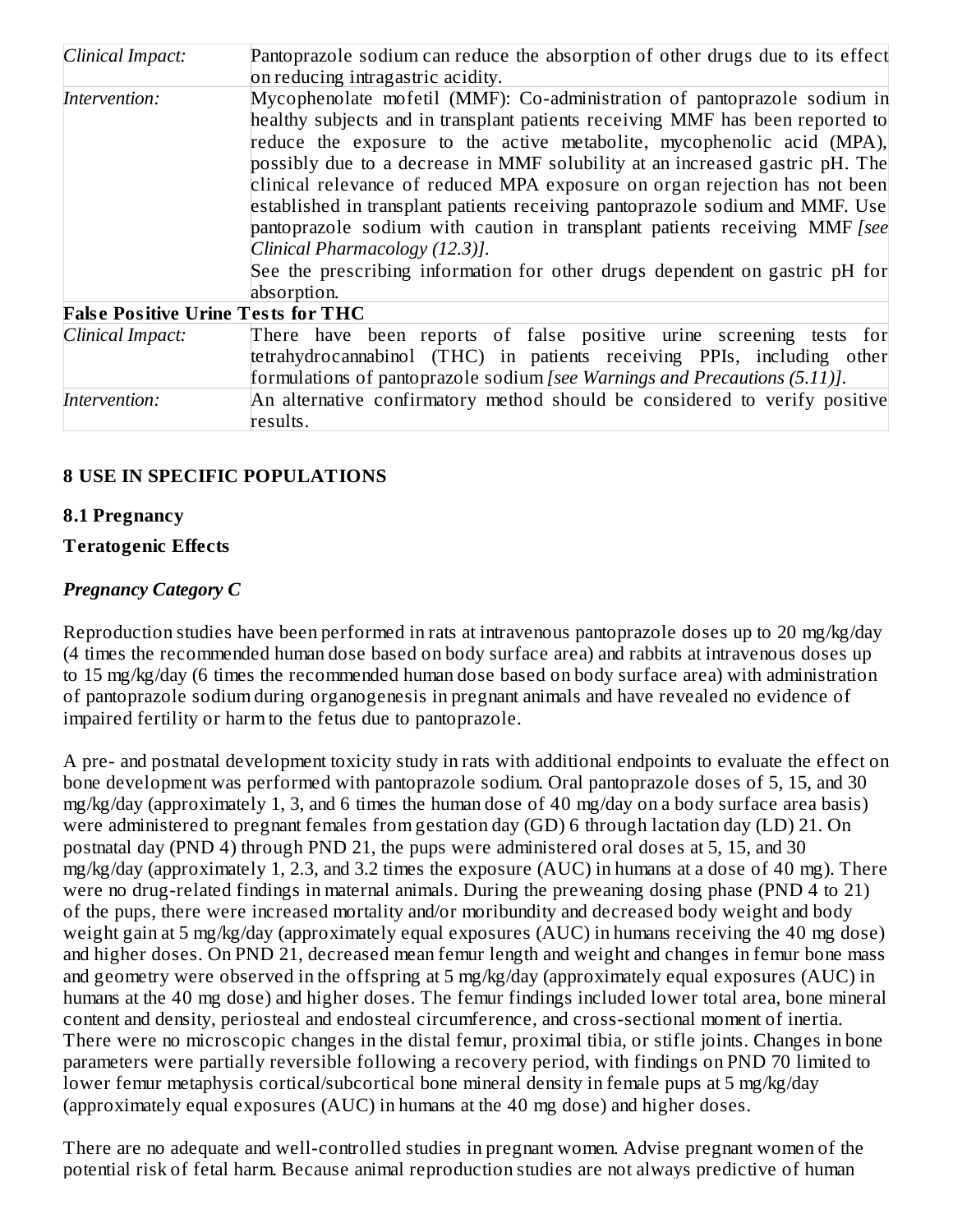response, this drug should be used during pregnancy only if the potential benefit justifies the potential risk to the fetus.

# **8.3 Nursing Mothers**

Pantoprazole and its metabolites are excreted in the milk of rats. Pantoprazole excretion in human milk has been detected in a study of a single nursing mother after a single 40 mg oral dose of pantoprazole sodium. The clinical relevance of this finding is not known. Many drugs which are excreted in human milk have a potential for serious adverse reactions in nursing infants. Based on the potential for tumorigenicity shown for pantoprazole sodium in rodent carcinogenicity studies, a decision should be made whether to discontinue nursing or to discontinue the drug, taking into account the benefit of the drug to the mother.

# **8.4 Pediatric Us e**

The safety and effectiveness of pantoprazole sodium for injection have not been established in pediatric patients.

### Animal Toxicity Data

In a pre- and post-natal development toxicity study in rats, the pups were administered oral doses of pantoprazole at 5, 15, and 30 mg/kg/day on postnatal day (PND 4) through PND 21, in addition to lactational exposure through milk. On PND 21, decreased mean femur length and weight and changes in femur bone mass and geometry were observed in the offspring at 5 mg/kg/day and higher doses. Changes in bone parameters were partially reversible following a recovery period *[see Use in Specific Populations (8.1)]*.

In neonatal/juvenile animals (rats and dogs) toxicities were similar to those observed in adult animals, including gastric alterations, decreases in red cell mass, increases in lipids, enzyme induction and hepatocellular hypertrophy. An increased incidence of eosinophilic chief cells in adult and neonatal/juvenile rats, and atrophy of chief cells in adult rats and in neonatal/juvenile dogs, was observed in the fundic mucosa of stomachs in repeated-dose studies. Full to partial recovery of these effects were noted in animals of both age groups following a recovery period.

# **8.5 Geriatric Us e**

Of 286 patients in clinical studies of intravenous pantoprazole sodium in patients with GERD and a history of EE, 86 (43%) were 65 years of age and over. No overall differences in safety or effectiveness were observed between these subjects and younger subjects, and other reported clinical experience with oral pantoprazole sodium has not identified differences in responses between the elderly and younger patients, but greater sensitivity of some older individuals cannot be ruled out.

# **10 OVERDOSAGE**

Experience in patients taking very high doses of pantoprazole greater than 240 mg is limited. Adverse reactions seen in spontaneous reports of overdose generally reflect the known safety profile of pantoprazole.

Pantoprazole is not removed by hemodialysis. In case of overdose, treatment should be symptomatic and supportive.

Single intravenous doses of pantoprazole at 378, 230, and 266 mg/kg (38, 46, and 177 times the recommended human dose based on body surface area) were lethal to mice, rats and dogs, respectively. The symptoms of acute toxicity were hypoactivity, ataxia, hunched sitting, limb-splay, lateral position, segregation, absence of ear reflex, and tremor.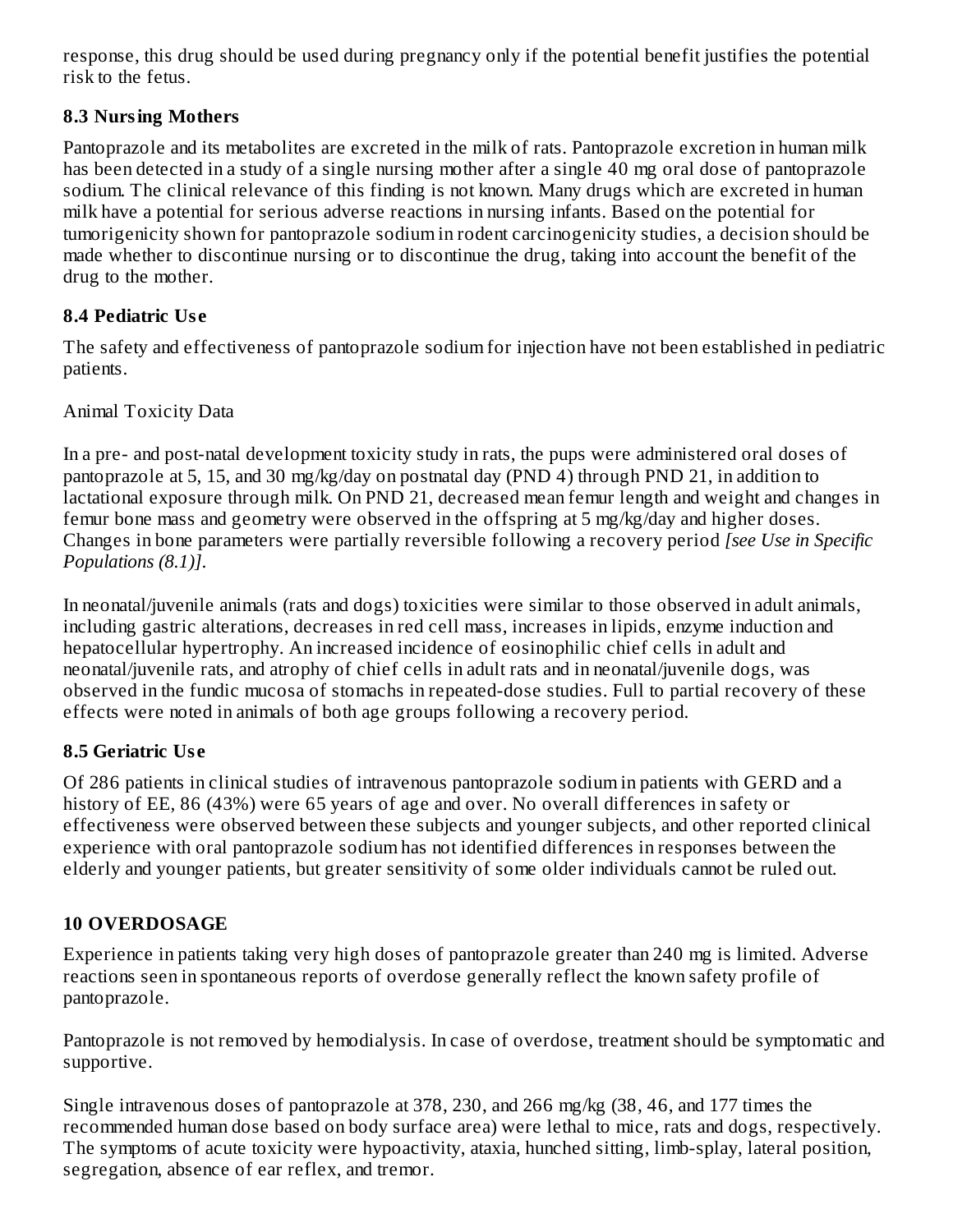### **11 DESCRIPTION**

The active ingredient in pantoprazole sodium for injection (pantoprazole sodium) a PPI, is a substituted benzimidazole, sodium 5-(difluoromethoxy)-2-[[(3,4-dimethoxy-2-pyridinyl)methyl] sulfinyl]-1*H*benzimidazole, a compound that inhibits gastric acid secretion. Its molecular formula is  $C_{16}H_{14}F_2N_3NaO_4S$ , with a molecular weight of 405.4. The structural formula is:



Pantoprazole sodium USP is a white to off-white powder and is racemic. Pantoprazole has weakly basic and acidic properties. Pantoprazole sodium is freely soluble in water, very slightly soluble in phosphate buffer at pH 7.4, and practically insoluble in n-hexane. The stability of the compound in aqueous solution is pH-dependent. The rate of degradation increases with decreasing pH. The reconstituted solution of pantoprazole sodium for injection is in the pH range 9.0 to 10.5.

Pantoprazole sodium for injection is supplied for intravenous administration as a sterile, freeze-dried, white to off-white, porous cake or powder in a single-dose clear glass vial fitted with a rubber stopper and crimp seal. Each vial contains 40 mg pantoprazole (equivalent to 45.1 mg of pantoprazole sodium USP), edetate disodium (1 mg), and sodium hydroxide to adjust pH.

# **12 CLINICAL PHARMACOLOGY**

# **12.1 Mechanism of Action**

Pantoprazole is a PPI that suppresses the final step in gastric acid production by covalently binding to the  $(H^+, K^+)$ -ATPase enzyme system at the secretory surface of the gastric parietal cell. This effect leads to inhibition of both basal and stimulated gastric acid secretion irrespective of the stimulus. The binding to the  $(H^+, K^+)$ -ATPase results in a duration of antisecretory effect that persists longer than 24 hours for all doses tested (20 mg to 120 mg).

# **12.2 Pharmacodynamics**

### Antisecretory Activity

The magnitude and time course for inhibition of pentagastrin-stimulated acid output (PSAO) by single doses (20 to 120 mg) of pantoprazole sodium were assessed in a single-dose, open-label, placebocontrolled, dose-response study. The results of this study are shown in Table 3. Healthy subjects received a continuous infusion for 25 hours of pentagastrin (PG) at 1 mcg/kg/hour, a dose known to produce submaximal gastric acid secretion. The placebo group showed a sustained, continuous acid output for 25 hours, validating the reliability of the testing model. Pantoprazole sodium had an onset of antisecretory activity within 15 to 30 minutes of administration. Doses of 20 to 80 mg of pantoprazole sodium substantially reduced the 24-hour cumulative PSAO in a dose-dependent manner, despite a short plasma elimination half-life. Complete suppression of PSAO was achieved with 80 mg within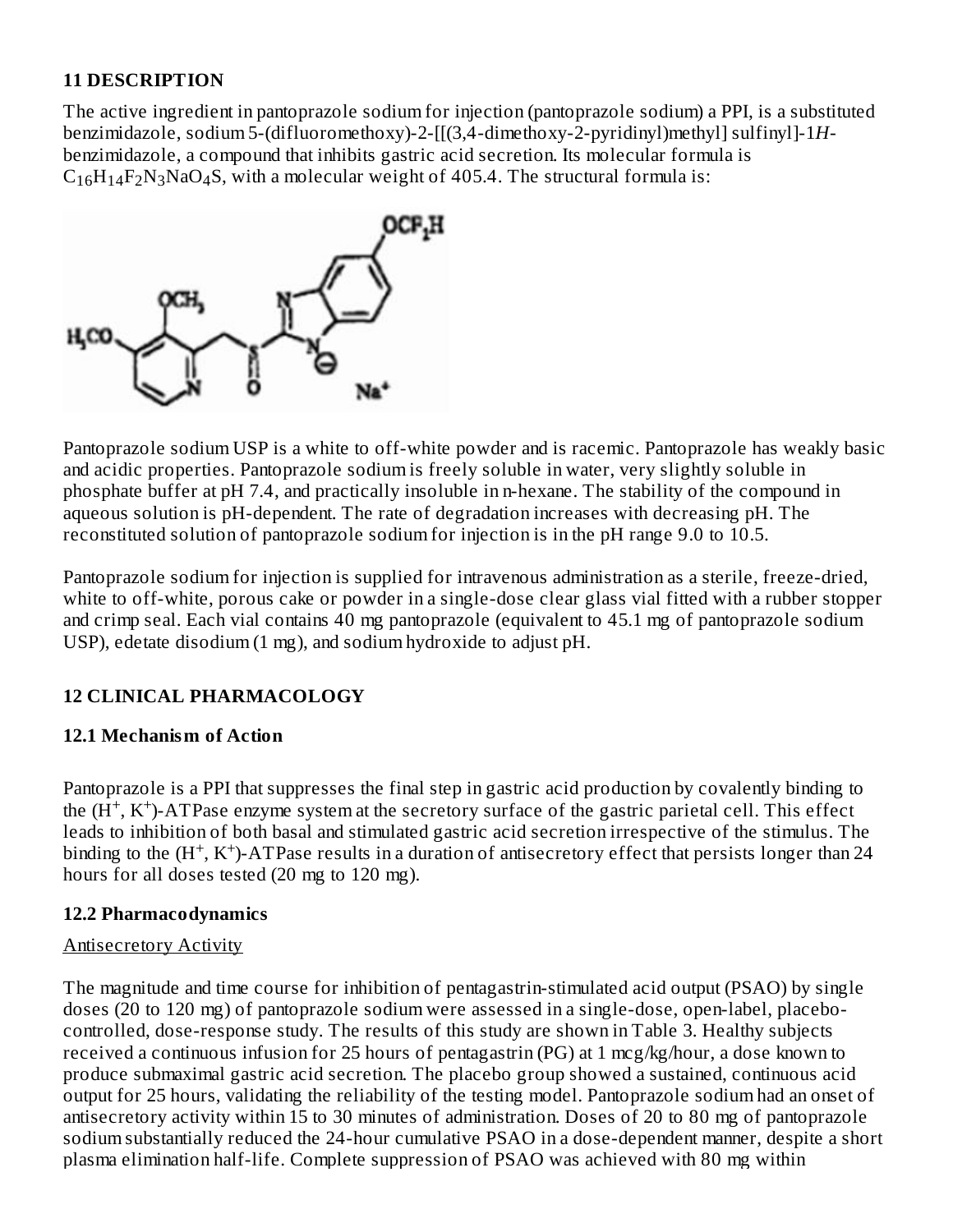approximately 2 hours and no further significant suppression was seen with 120 mg. The duration of action of pantoprazole sodium was 24 hours.

#### **Table 3: Gastric Acid Output (mEq/hr, Mean ± SD) and Percent Inhibition (Mean ± SD) of a Pentagastrin-Stimulated Acid Output Over 24 Hours Following a Single Dos e of Pantoprazole**  $\mathbf{\hat{S}odium}^{\mathbf{b}}$  in  $\mathbf{Healthy}$   $\mathbf{Subjects}$

|                                          |                | -2 hours-                 |                | -4 hours-                          | -12 hours---   |                           | -24 hours--           |                           |
|------------------------------------------|----------------|---------------------------|----------------|------------------------------------|----------------|---------------------------|-----------------------|---------------------------|
| <b>Treatment</b><br><b>Dose</b>          | Acid<br>Output | $\%$<br><b>Inhibition</b> | Acid<br>Output | $\frac{0}{0}$<br><b>Inhibition</b> | Acid<br>Output | $\%$<br><b>Inhibition</b> | <b>Acid</b><br>Output | $\%$<br><b>Inhibition</b> |
| $0 \text{ mg}$<br>(Placebo,<br>$n=4$     | $39 \pm 21$    | <b>NA</b>                 | $26 \pm 14$    | <b>NA</b>                          | $32 \pm 20$    | <b>NA</b>                 | $38 \pm 24$           | NA                        |
| $20 \text{ mg}$<br>$(n=4 \text{ to } 6)$ | $13 \pm 18$    | $47 \pm 27$               | $6 \pm 8$      | $83 \pm 21$                        | $20 \pm 20$    | $54 \pm 44$               | $30 \pm 23$           | $45 \pm 43$               |
| $40$ mg<br>$(n=8)$                       | $5 \pm 5$      | $82 \pm 11$               | $4 \pm 4$      | $90 \pm 11$                        | $11 \pm 10$    | $81 \pm 13$               | $16 \pm 12$           | $52 \pm 36$               |
| $80$ mg<br>$(n=8)$                       | $0.1 \pm 0.2$  | $96 \pm 6$                | $0.3 \pm 0.4$  | $99 \pm 1$                         | $2 \pm 2$      | $90 \pm 7$                | $7 \pm 4$             | $63 \pm 18$               |

a: Compared to individual subject baseline prior to treatment with pantoprazole sodium.  $NA = not applicable.$ 

b: Inhibition of gastric acid output and the percent inhibition of stimulated acid output in response to pantoprazole sodium may be higher after repeated doses.

In one study of gastric pH in healthy subjects, pantoprazole was administered orally (40 mg enteric coated tablets) or intravenously (40 mg) once daily for 5 days and pH was measured for 24 hours following the fifth dose. The outcome measure was median percent of time that  $pH$  was  $\geq 4$  and the results were similar for intravenous and oral medications; however, the clinical significance of this parameter is unknown.

### Serum Gastrin Effects

Serum gastrin concentrations were assessed in two placebo-controlled studies.

In a 5-day study of oral pantoprazole with 40 and 60 mg doses in healthy subjects, following the last dose on day 5, median 24-hour serum gastrin concentrations were elevated by 3 to 4 fold compared to placebo in both 40 and 60 mg dose groups. However, by 24 hours following the last dose, median serum gastrin concentrations for both groups returned to normal levels.

In another placebo-controlled, 7-day study of 40 mg intravenous or oral pantoprazole in patients with GERD and a history of EE, the mean serum gastrin concentration increased approximately 50% from baseline and as compared with placebo, but remained within the normal range.

During 6 days of repeated administration of pantoprazole sodium in patients with Zollinger-Ellison Syndrome, consistent changes of serum gastrin concentrations from baseline were not observed.

### Enterochromaffin-Like (ECL) Cell Effects

There are no data available on the effects of intravenous pantoprazole sodium on ECL cells.

In a nonclinical study in Sprague-Dawley rats, lifetime exposure (24 months) to oral pantoprazole with doses of 0.5 to 200 mg/kg/day resulted in dose-related increases in gastric ECL-cell proliferation and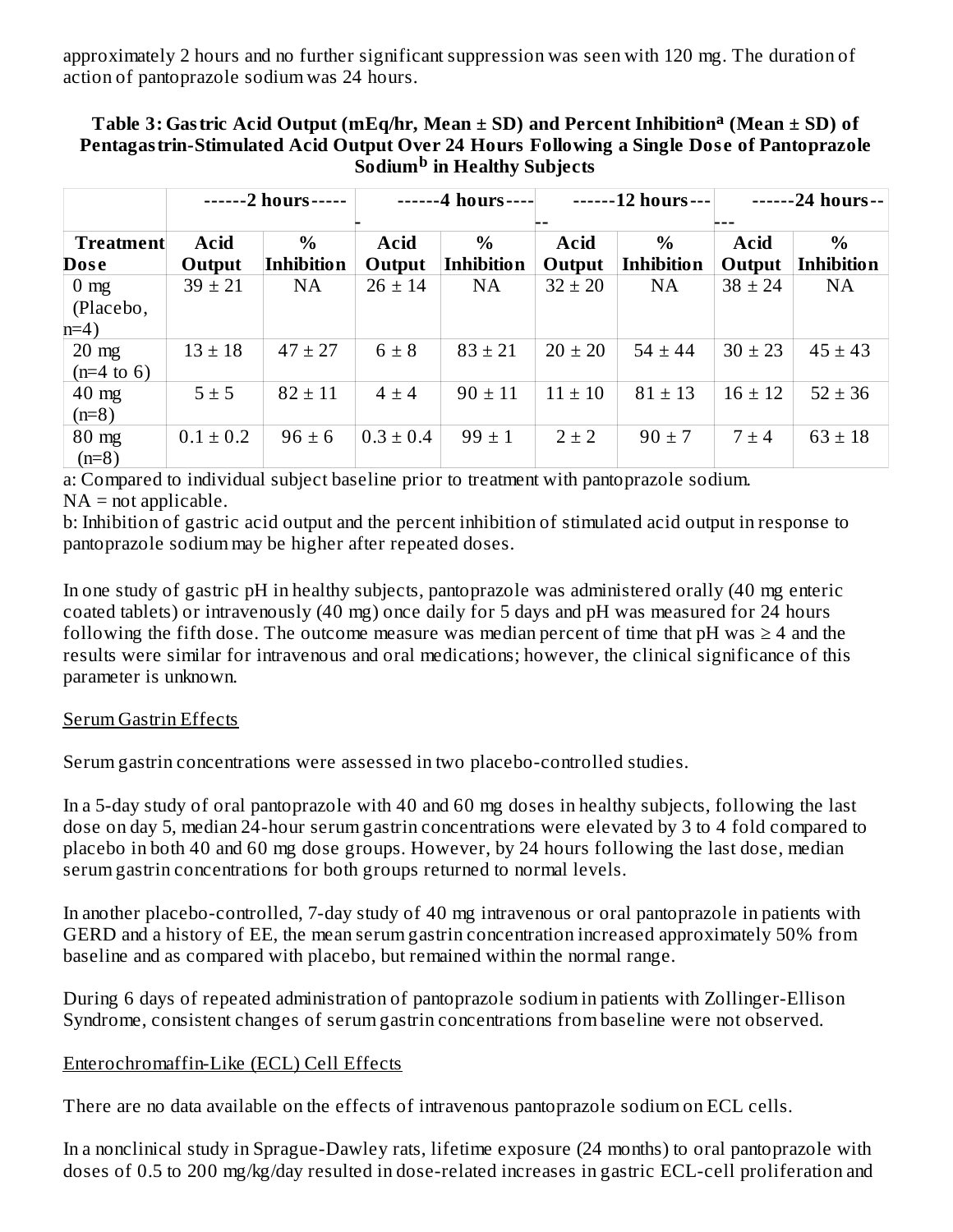gastric neuroendocrine (NE)-cell tumors. Gastric NE-cell tumors in rats may result from chronic elevation of serum gastrin concentrations. The high density of ECL cells in the rat stomach makes this species highly susceptible to the proliferative effects of elevated gastrin concentrations produced by PPIs. However, there were no observed elevations in serum gastrin following the administration of oral pantoprazole with a dose of 0.5 mg/kg/day. In a separate study, a gastric NE-cell tumor without concomitant ECL-cell proliferative changes was observed in 1 female rat following 12 months of dosing with oral pantoprazole at 5 mg/kg/day and a 9 month off-dose recovery *[see Nonclinical Toxicology (13.1)]*.

### Endocrine Effects

In a clinical pharmacology study, pantoprazole 40 mg given orally once daily for 2 weeks had no effect on the levels of the following hormones: cortisol, testosterone, triiodothyronine (T3), thyroxine (T<sub>1</sub>), thyroid-stimulating hormone, thyronine-binding protein, parathyroid hormone, insulin, glucagon, renin, aldosterone, follicle-stimulating hormone, luteinizing hormone, prolactin and growth hormone.

In a 1-year study of GERD patients treated with pantoprazole 40 mg or 20 mg, there were no changes from baseline in overall levels of  $T_3$ ,  $T_4$ , and TSH.

### **12.3 Pharmacokinetics**

Pantoprazole peak serum concentration ( $\rm{C_{max}}$ ) and area under the serum concentration-time curve (AUC) increase in a manner proportional to intravenous doses from 10 mg to 80 mg. Pantoprazole does not accumulate and its pharmacokinetics are unaltered with multiple daily dosing. Following the administration of pantoprazole sodium the serum concentration of pantoprazole declines biexponentially with a terminal elimination half-life of approximately one hour. In CYP2C19 extensive metabolizers *[see Clinical Pharmacology (12.5)]* with normal liver function receiving a 40 mg dose of pantoprazole sodium by constant rate over 15 minutes, the peak concentration (C $_{\rm max}$ ) is 5.52  $\pm$  1.42 mcg/mL and the total area under the plasma concentration versus time curve (AUC) is  $5.4 \pm 1.5$  mcg•hr/mL. The total clearance is 7.6 to 14 L/h.

### Distribution

The apparent volume of distribution of pantoprazole is approximately 11 to 23.6 L, distributing mainly in extracellular fluid. The serum protein binding of pantoprazole is about 98%, primarily to albumin.

# Elimination

### *Metabolism*

Pantoprazole is extensively metabolized in the liver through the cytochrome P450 (CYP) system. Pantoprazole metabolism is independent of the route of administration (intravenous or oral). The main metabolic pathway is demethylation, by CYP2C19, with subsequent sulfation; other metabolic pathways include oxidation by CYP3A4. There is no evidence that any of the pantoprazole metabolites have significant pharmacologic activity. CYP2C19 displays a known genetic polymorphism due to its deficiency in some sub-populations (e.g., 3% of Caucasians and African-Americans and 17 to 23% of Asians). Although these sub-populations of slow pantoprazole metabolizers have elimination half-life values from 3.5 to 10 hours, they still have minimal accumulation (23% or less) with once daily dosing.

### *Excretion*

After administration of a single intravenous dose of  $^{14}$ C-labeled pantoprazole sodium to healthy, extensive CYP2C19 metabolizers, approximately 71% of the dose was excreted in the urine with 18% excreted in the feces through biliary excretion. There was no renal excretion of unchanged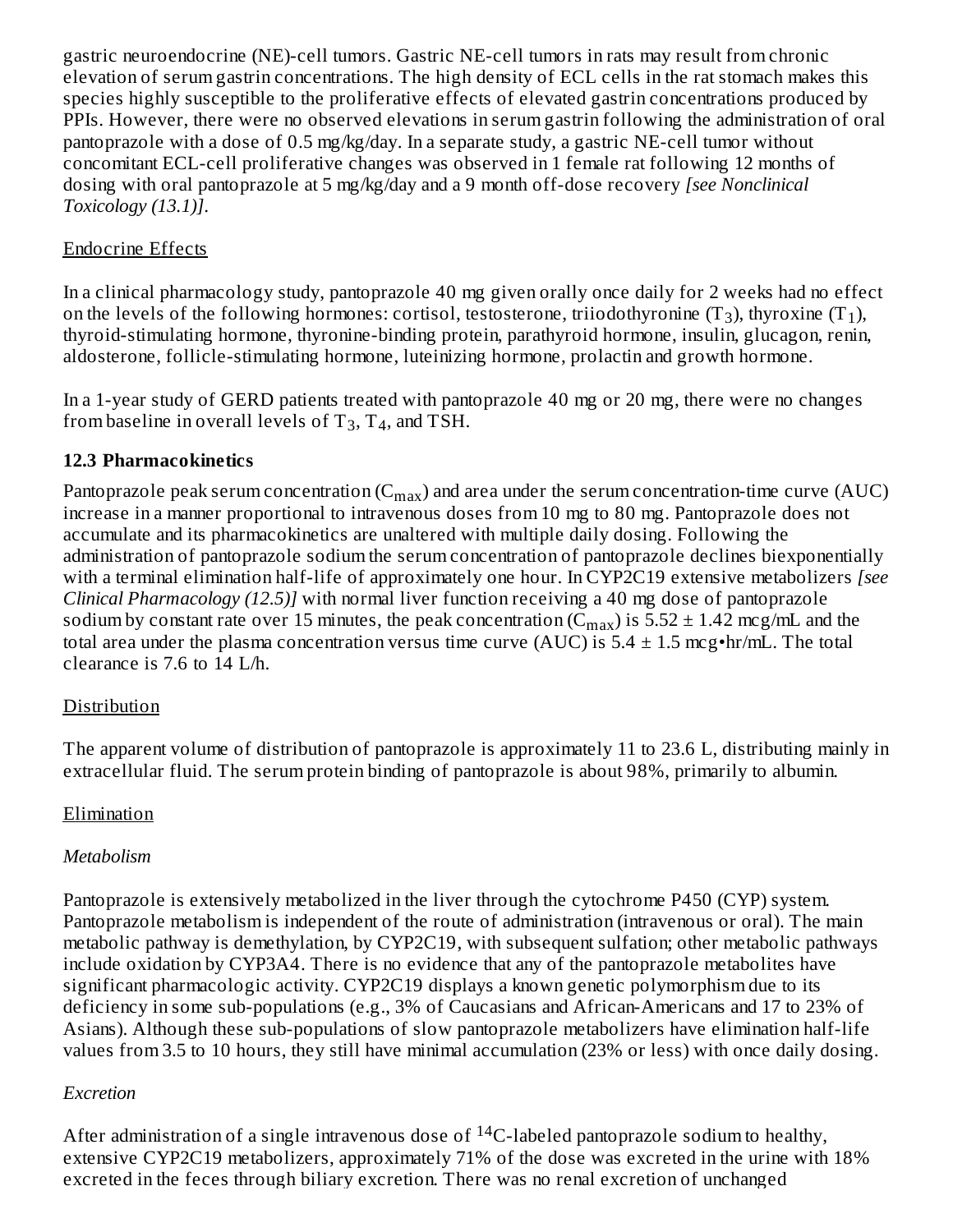pantoprazole.

#### Specific Populations

### *Age: Geriatric Population*

After repeated intravenous administration in elderly subjects (65 to 76 years of age), the AUC and elimination half-life values of pantoprazole were similar to those observed in younger subjects.

excreted in the feces through biliary excretion. There was no renal excretion of unchanged

#### *Sex*

After oral administration there was a modest increase in the AUC and  $\rm C_{max}$  of pantoprazole in women compared to men. However, weight-normalized clearance values are similar in women and men.

#### Renal Impairment

In patients with severe renal impairment, pharmacokinetic parameters for pantoprazole were similar to those of healthy subjects.

#### Hepatic Impairment

In patients with mild to severe hepatic impairment (Child-Pugh Class A to C), maximum pantoprazole concentrations increased only slightly (1.5-fold) relative to healthy subjects when pantoprazole sodium was administered orally. Although serum half-life values increased to 7 to 9 hours and AUC values increased by 5- to 7-fold in hepatic-impaired patients, these increases were no greater than those observed in CYP2C19 poor metabolizers, where no dosage adjustment is warranted. These pharmacokinetic changes in hepatic-impaired patients result in minimal drug accumulation following once-daily, multiple-dose administration. Oral pantoprazole doses higher than 40 mg per day have not been studied in hepatically impaired patients.

#### Drug-Drug Interaction Studies

#### *Effect of Other Drugs on Pantoprazole*

Pantoprazole is metabolized mainly by CYP2C19 and to minor extents by CYPs 3A4, 2D6 and 2C9.

In *in vivo* drug-drug interaction studies with CYP2C19 substrates (diazepam [also a CYP3A4 substrate] and phenytoin [also a CYP3A4 inducer]), nifedipine, midazolam, and clarithromycin (CYP3A4 substrates), metoprolol (a CYP2D6 substrate), diclofenac, naproxen and piroxicam (CYP2C9 substrates) and theophylline (a CYP1A2 substrate) in healthy subjects, the pharmacokinetics of pantoprazole were not significantly altered.

#### *Effect of Pantoprazole on Other Drugs*

### Clopidogrel

Clopidogrel is metabolized to its active metabolite in part by CYP2C19. In a crossover clinical study, 66 healthy subjects were administered clopidogrel (300 mg loading dose followed by 75 mg per day) alone and with oral pantoprazole (80 mg at the same time as clopidogrel) for 5 days. On Day 5, the mean AUC of the active metabolite of clopidogrel was reduced by approximately 14% (geometric mean ratio was 86%, with 90% CI of 79 to 93%) when pantoprazole sodium was coadministered with clopidogrel as compared to clopidogrel administered alone. Pharmacodynamic parameters were also measured and demonstrated that the change in inhibition of platelet aggregation (induced by 5 micromolar ADP) was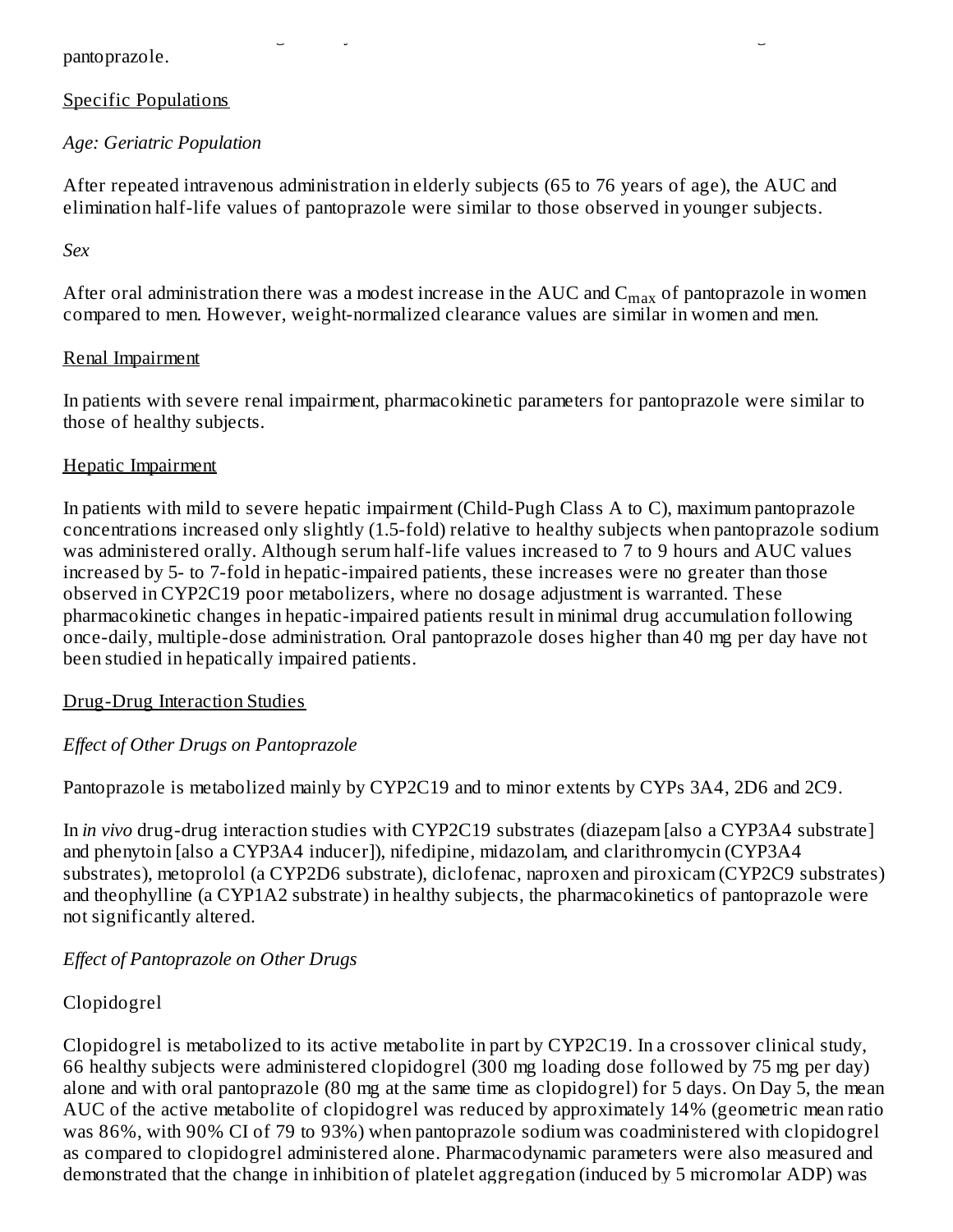correlated with the change in the exposure to clopidogrel active metabolite. The clinical significance of this finding is not clear.

# Mycophenolate Mofetil (MMF)

Administration of oral pantoprazole 40 mg twice daily for 4 days and a single 1000 mg dose of MMF approximately one hour after the last dose of pantoprazole to 12 healthy subjects in a cross-over study resulted in a 57% reduction in the  $\rm{C_{max}}$  and 27% reduction in the  $\rm{AUC}$  of MPA. Transplant patients receiving approximately 2000 mg per day of MMF (n=12) were compared to transplant patients receiving approximately the same dose of MMF and oral pantoprazole 40 mg per day (n=21). There was a 78% reduction in the  $\rm{C_{max}}$  and a 45% reduction in the  $\rm{AUC}$  of MPA in patients receiving both pantoprazole and MMF *[see Drug Interactions (7)]*.

### Other Drugs

*In vivo* studies also suggest that pantoprazole does not significantly affect the kinetics of other drugs (cisapride, theophylline, diazepam [and its active metabolite, desmethyldiazepam], phenytoin, warfarin, metoprolol, nifedipine, carbamazepine, midazolam, clarithromycin, naproxen, piroxicam and oral contraceptives [levonorgestrel/ethinyl estradiol]). In other *in vivo* studies, digoxin, ethanol, glyburide, antipyrine, caffeine, metronidazole, and amoxicillin had no clinically relevant interactions with pantoprazole.

Although no significant drug-drug interactions have been observed in clinical studies, the potential for significant drug-drug interactions with more than once daily dosing with high doses of pantoprazole sodium has not been studied in poor metabolizers or individuals who are hepatically impaired.

### Antacids

There was also no interaction with concomitantly administered antacids.

# **12.5 Pharmacogenomics**

CYP2C19 displays a known genetic polymorphism due to its deficiency in some subpopulations (e.g., approximately 3% of Caucasians and African-Americans and 17% to 23% of Asians are poor metabolizers). Although these subpopulations of pantoprazole poor metabolizers have elimination halflife values of 3.5 to 10.0 hours in adults, they still have minimal accumulation (less than or equal to 23%) with once-daily dosing. For adult patients who are CYP2C19 poor metabolizers, no dosage adjustment is needed.

Similar to adults, pediatric patients who have the poor metabolizer genotype of CYP2C19 (CYP2C19 \*2/\*2) exhibited greater than a 6-fold increase in AUC compared to pediatric extensive (CYP2C19 \*1/\*1) and intermediate (CYP2C19 \*1/\*x) metabolizers. Poor metabolizers exhibited approximately 10 fold lower apparent oral clearance compared to extensive metabolizers.

# **13 NONCLINICAL TOXICOLOGY**

# **13.1 Carcinogenesis, Mutagenesis, Impairment of Fertility**

In a 24-month carcinogenicity study, Sprague-Dawley rats were treated orally with pantoprazole doses of 0.5 to 200 mg/kg/day, about 0.1 to 40 times the exposure on a body surface area basis of a 50-kg person dosed at 40 mg/day. In the gastric fundus, treatment with 0.5 to 200 mg/kg/day produced enterochromaffin-like (ECL) cell hyperplasia and benign and malignant neuroendocrine cell tumors in a dose-related manner. In the forestomach, treatment with 50 and 200 mg/kg/day (about 10 and 40 times the recommended human dose on a body surface area basis) produced benign squamous cell papillomas and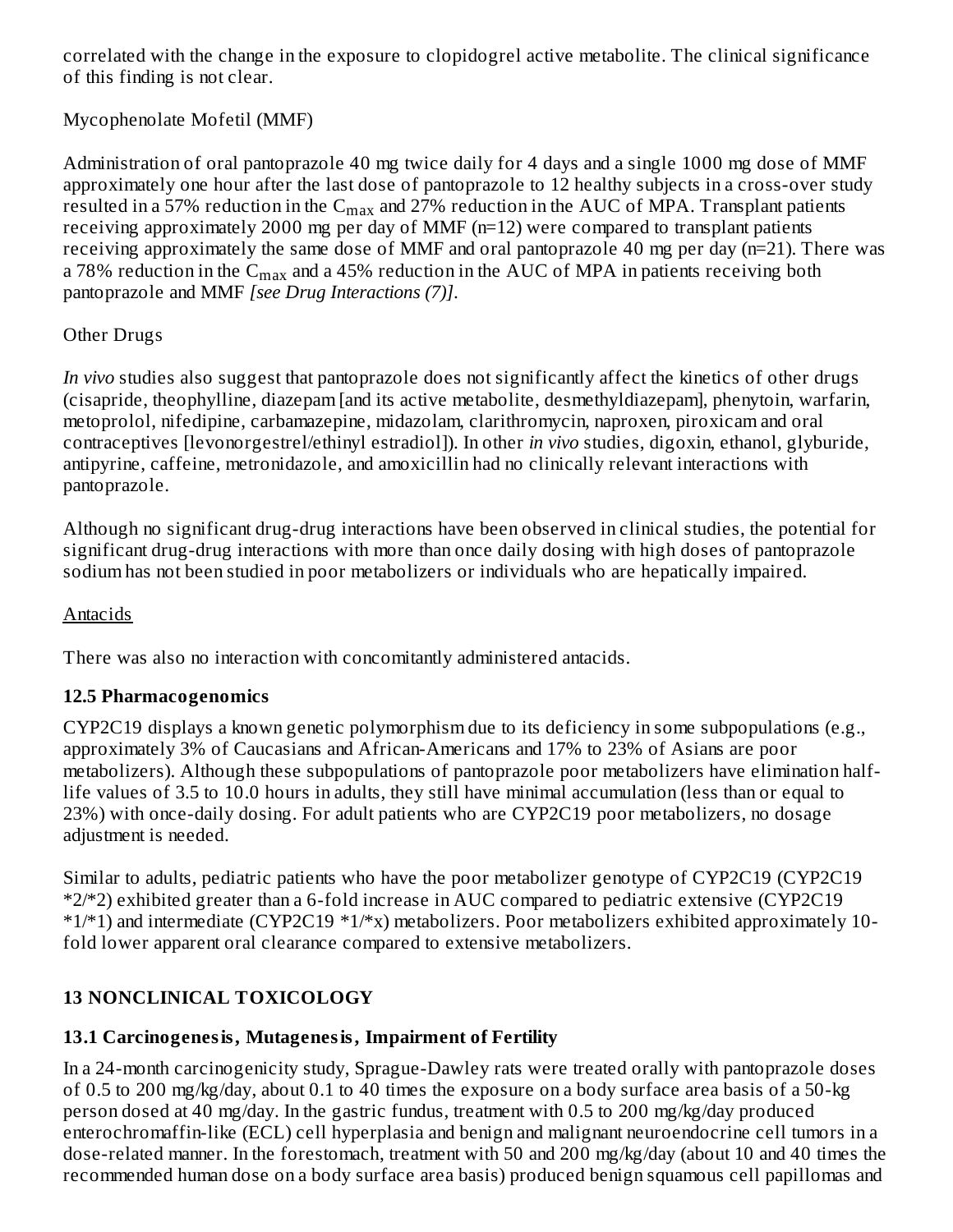malignant squamous cell carcinomas. Rare gastrointestinal tumors associated with pantoprazole treatment included an adenocarcinoma of the duodenum with 50 mg/kg/day and benign polyps and adenocarcinomas of the gastric fundus with 200 mg/kg/day. In the liver, treatment with 0.5 to 200 mg/kg/day produced dose-related increases in the incidences of hepatocellular adenomas and carcinomas. In the thyroid gland, treatment with 200 mg/kg/day produced increased incidences of follicular cell adenomas and carcinomas for both male and female rats.

In a 24-month carcinogenicity study, Fischer 344 rats were treated orally with pantoprazole doses of 5 to 50 mg/kg/day, approximately 1 to 10 times the recommended human dose based on body surface area. In the gastric fundus, treatment with 5 to 50 mg/kg/day produced enterochromaffin-like (ECL) cell hyperplasia and benign and malignant neuroendocrine cell tumors. Dose selection for this study may not have been adequate to comprehensively evaluate the carcinogenic potential of pantoprazole.

In a 24-month carcinogenicity study, B6C3F1 mice were treated orally with pantoprazole doses of 5 to 150 mg/kg/day, 0.5 to 15 times the recommended human dose based on body surface area. In the liver, treatment at 150 mg/kg/day produced increased incidences of hepatocellular adenomas and carcinomas in female mice. Treatment at 5 to 150 mg/kg/day also produced gastric fundic ECL cell hyperplasia.

A 26-week p53 +/- transgenic mouse carcinogenicity study was not positive.

Pantoprazole was positive in the *in vitro* human lymphocyte chromosomal aberration assays, in one of two mouse micronucleus tests for clastogenic effects, and in the *in vitro* Chinese hamster ovarian cell/HGPRT forward mutation assay for mutagenic effects. Equivocal results were observed in the *in vivo* rat liver DNA covalent binding assay. Pantoprazole was negative in the *in vitro* Ames mutation assay, the *in vitro* unscheduled DNA synthesis (UDS) assay with rat hepatocytes, the *in vitro* AS52/GPT mammalian cell-forward gene mutation assay, the *in vitro* thymidine kinase mutation test with mouse lymphoma L5178Y cells, and the *in vivo* rat bone marrow cell chromosomal aberration assay.

There were no effects on fertility or reproductive performance when pantoprazole was given at oral doses up to 500 mg/kg/day in male rats (98 times the recommended human dose based on body surface area) and 450 mg/kg/day in female rats (88 times the recommended human dose based on body surface area).

### **14 CLINICAL STUDIES**

### **14.1 Gastroesophageal Reflux Dis eas e (GERD) Associated with a History of Erosive Esophagitis**

A multicenter, double-blind, two-period placebo-controlled study was conducted to assess the ability of pantoprazole sodium for injection to maintain gastric acid suppression in patients switched from pantoprazole sodium Delayed-Release Tablets to pantoprazole sodium for injection. GERD patients (n=65, 26 to 64 years; 35 female; 9 Black, 11 Hispanic, 44 White, 1 other) with a history of EE were randomized to receive either 20 or 40 mg of oral pantoprazole once per day for 10 days (period 1), and then were switched in period 2 to either daily pantoprazole sodium for injection or placebo for 7 days, matching their respective dose level from period 1. Patients were administered all test medication with a light meal. Maximum acid output (MAO) and basal acid output (BAO) were determined 24 hours following the last day of oral medication (day 10), the first day (day 1) of intravenous administration and the last day of intravenous administration (day 7). MAO was estimated from a 1 hour continuous collection of gastric contents following subcutaneous injection of 6 mcg/kg of pentagastrin.

This study demonstrated that, after 10 days of repeated oral administration followed by 7 days of intravenous administration, the oral and intravenous dosage forms of pantoprazole sodium 40 mg are similar in their ability to suppress MAO and BAO in patients with GERD and a history of erosive esophagitis (see Table 4). Also, patients on oral pantoprazole sodium who were switched to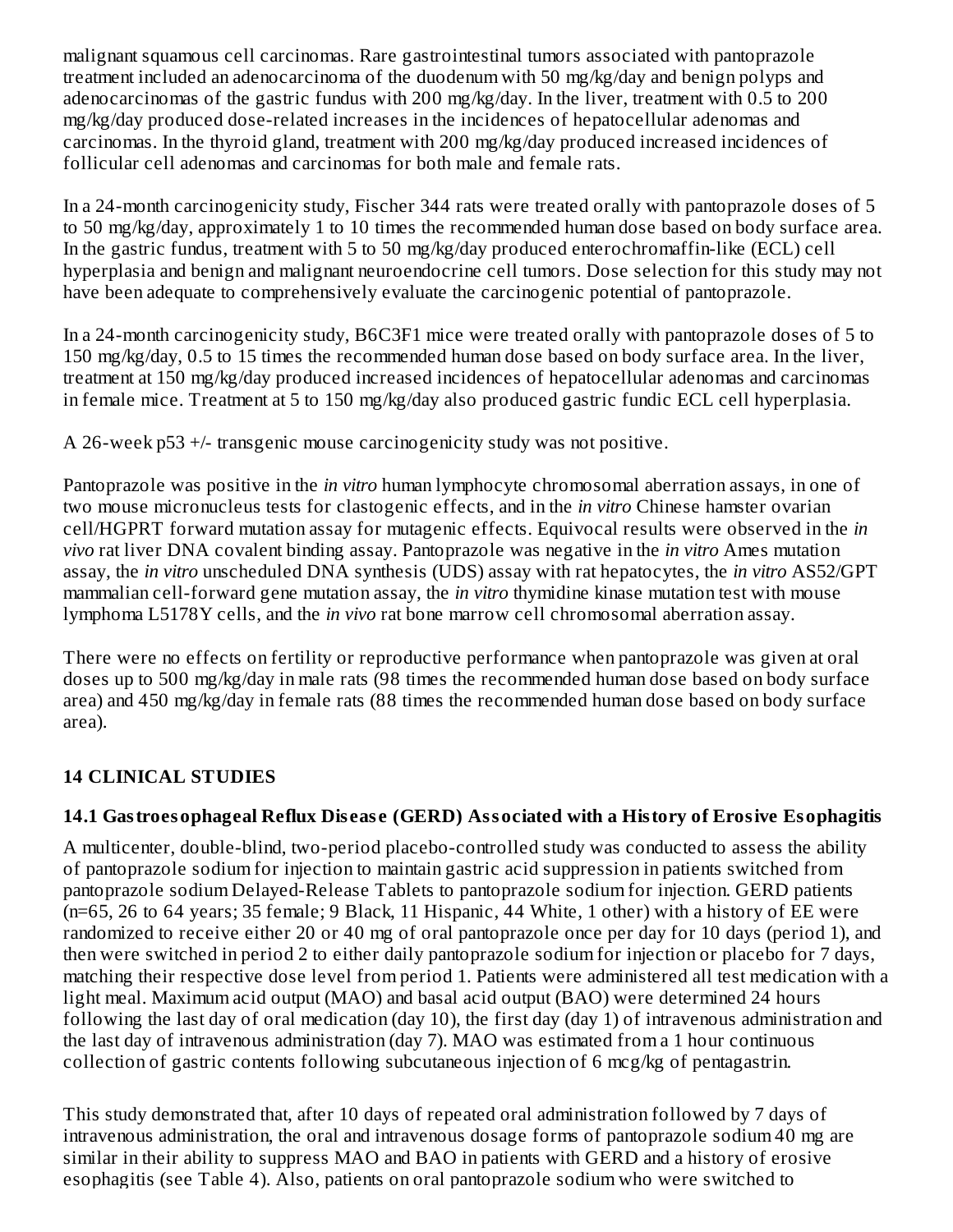esophagitis (see Table 4). Also, patients on oral pantoprazole sodium who were switched to intravenous placebo experienced a significant increase in acid output within 48 hours of their last oral dose (see Table 4). However, at 48 hours after their last oral dose, patients treated with pantoprazole sodium for injection had a significantly lower mean basal acid output (see Table 4) than those treated with placebo.

#### **Table 4: Antis ecretory effects (mEq/h) of 40 mg Pantoprazole Sodium for Injection and 40 mg Pantoprazole Sodium Delayed-Releas e Tablet in GERD Patients with a History of EE**

| <b>Parameter</b>  | <b>Pantoprazole Sodium</b><br><b>Delayed-Release Tablets</b><br><b>DAY 10</b> | <b>Pantoprazole Sodium</b><br>for Injection<br>DAY <sub>7</sub> | <b>Intravenous</b><br><b>Placebo</b><br>DAY <sub>7</sub> |
|-------------------|-------------------------------------------------------------------------------|-----------------------------------------------------------------|----------------------------------------------------------|
| Mean maximum acid | 6.49                                                                          | 6.62                                                            | $29.19*$                                                 |
| output            | $n=30$                                                                        | $n=23$                                                          | $n=7$                                                    |
| Mean basal acid   | 0.80                                                                          | 0.53                                                            | $4.14*$                                                  |
| output            | $n=30$                                                                        | $n=23$                                                          | $n=7$                                                    |

p<0.0001 Significantly different from pantoprazole sodium for injection. \*

To evaluate the effectiveness of pantoprazole sodium as an initial treatment to suppress gastric acid secretion, two studies were conducted.

Study 1 was a multicenter, double-blind, placebo-controlled, study of the pharmacodynamic effects of Pantoprazole Sodium for Injection and Pantoprazole Sodium Delayed-Release Tablets. Patients with GERD and a history of EE (n=78, 20 to 67 years; 39 females; 7 Black, 19 Hispanic, 52 White) were randomized to receive either 40 mg Pantoprazole Sodium for Injection, 40 mg Pantoprazole Sodium Delayed-Release Tablets, or placebo once daily for 7 days. Following an overnight fast, test medication was administered and patients were given a light meal within 15 minutes. MAO and BAO were determined 24 hours following the last day of study medication. MAO was estimated from a 1 hour continuous collection of gastric contents following subcutaneous injection of 6 mcg/kg of pentagastrin to stimulate acid secretion. This study demonstrated that, after treatment for 7 days, patients treated with Pantoprazole Sodium for Injection had a significantly lower MAO and BAO than those treated with placebo (p<0.001), and results were comparable to those of patients treated with Pantoprazole Sodium Delayed-Release Tablets (see Table 5).

#### **Table 5: Antis ecretory Effects (mEq/h) of Initial Treatment with 40 mg Pantoprazole Sodium for Injection and 40 mg Pantoprazole Sodium Delayed-Releas e Tablets in GERD Patients with a History of EE**

| <b>Parameter</b>              | <b>Pantoprazole Sodium for</b><br>Injection<br>DAY <sub>7</sub> | <b>Pantoprazole Sodium</b><br><b>Delayed-Release Tablets</b><br>DAY <sub>7</sub> | <b>Placebo</b><br>DAY <sub>7</sub> |
|-------------------------------|-----------------------------------------------------------------|----------------------------------------------------------------------------------|------------------------------------|
| Maximum acid output           | $8.4 \pm 5.9$                                                   | $6.3 \pm 6.6$                                                                    | $20.9 \pm 14.5^*$                  |
| (mean $\pm$ SD)               | $n=25$                                                          | $n=22$                                                                           | $n=24$                             |
| Basal acid output (mean $\pm$ | $0.4 \pm 0.5$                                                   | $0.6 \pm 0.8$                                                                    | $2.8 \pm 3.0^*$                    |
| SD                            | $n=25$                                                          | $n=22$                                                                           | $n=23$                             |

\* p<0.001 Significantly different from pantoprazole sodium for injection.

Study 2 was a single-center, double-blind, parallel-group study to compare the clinical effects of Pantoprazole Sodium for Injection and Pantoprazole Sodium Delayed-Release Tablets. Patients (n=45, median age 56 years, 21 males and 24 females) with acute endoscopically proven reflux esophagitis (Savary/Miller Stage II or III) with at least 1 of 3 symptoms typical for reflux esophagitis (acid eructation, heartburn, or pain on swallowing) were randomized to receive either 40 mg Pantoprazole Sodium for Injection or 40 mg Pantoprazole Sodium Delayed-Release Tablets once daily for 5 days. After the initial 5 days, all patients were treated with 40 mg oral pantoprazole daily to complete a total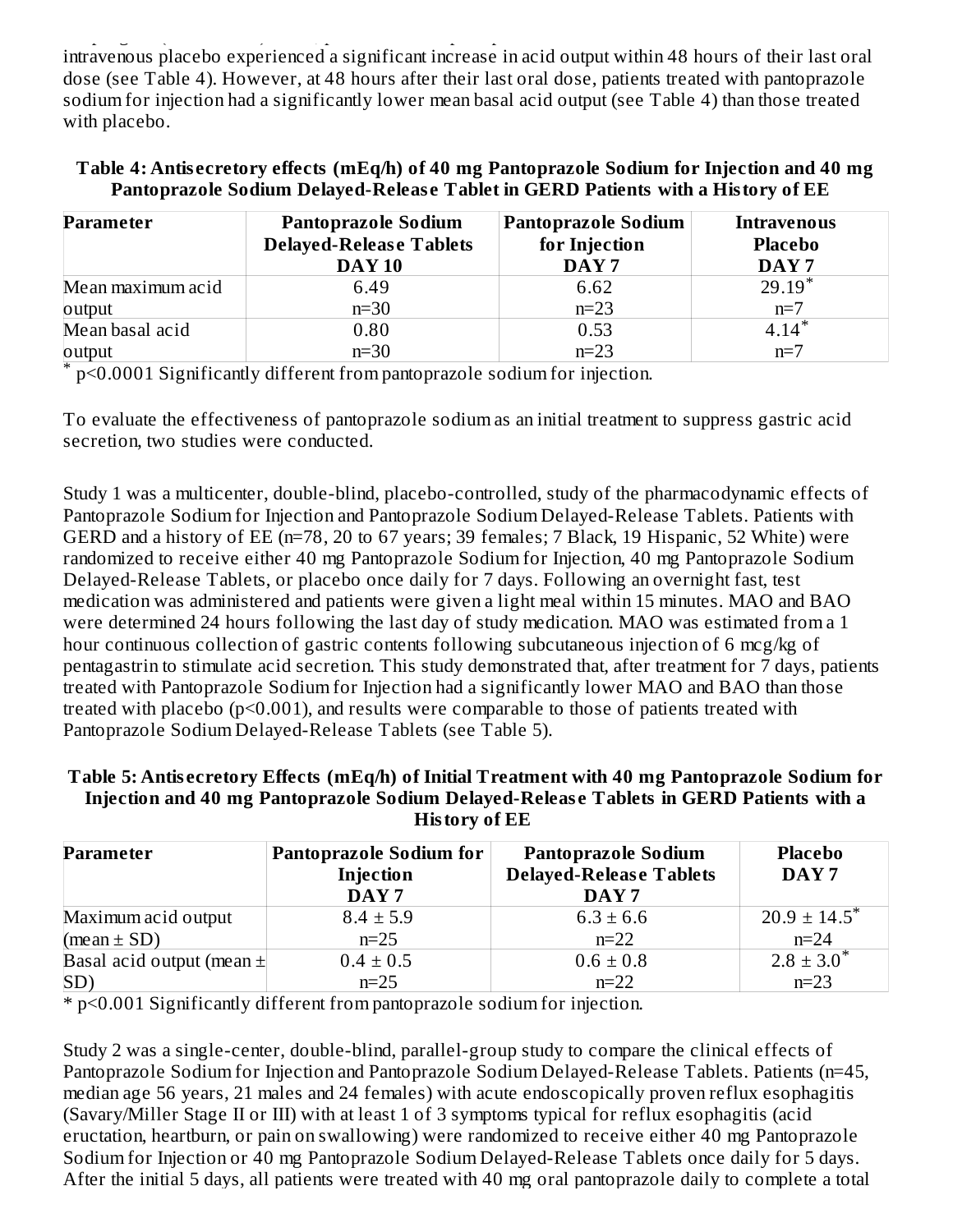After the initial 5 days, all patients were treated with 40 mg oral pantoprazole daily to complete a total of 8 weeks of treatment. Symptom relief was assessed by calculating the daily mean of the sums of the average scores for these 3 symptoms and the daily mean of the average score for each of the symptoms separately. There was no significant difference in symptom relief between Pantoprazole Sodium for Injection and Pantoprazole Sodium Delayed-Release Tablets within the first 5 days. A repeat endoscopy after 8 weeks of treatment revealed that 20 out of 23 (87%) of the patients treated with Pantoprazole Sodium for Injection plus Pantoprazole Sodium Delayed-Release Tablets and 19 out of 22 (86%) of the patients treated with Pantoprazole Sodium Delayed-Release Tablets had endoscopically proven healing of their esophageal lesions.

Data comparing pantoprazole sodium to other PPIs (oral or intravenous) or  $\rm H_{2}$  receptor antagonists (oral or intravenous) are limited, and therefore, are inadequate to support any conclusions regarding comparative efficacy.

### **14.2 Pathological Hypers ecretion Associated with Zollinger-Ellison Syndrome**

Two studies measured the pharmacodynamic effects of 6 day treatment with pantoprazole sodium in patients with Zollinger-Ellison Syndrome (with and without multiple endocrine neoplasia type I). In one of these studies, an initial treatment with pantoprazole sodium in 21 patients (29 to 75 years; 8 female; 4 Black, 1 Hispanic, 16 White) reduced acid output to the target level (less than or equal to 10 mEq/h) and significantly reduced  $H^+$  concentration and the volume of gastric secretions; target levels were achieved within 45 minutes of drug administration.

In the other study of 14 patients (38 to 67 years; 5 female; 2 Black, 12 White) with Zollinger-Ellison Syndrome, treatment was switched from an oral PPI to pantoprazole sodium for injection. Pantoprazole sodium for injection maintained or improved control of gastric acid secretion.

In both studies, total doses of 160 or 240 mg per day of pantoprazole sodium administered in divided doses, maintained basal acid secretion below target levels in all patients. Target levels were 10 mEq/hour in patients without prior gastric surgery, and 5 mEq/h in all patients with prior gastric acidreducing surgery. Once gastric acid secretion was controlled, there was no evidence of tolerance during this 7 day study. Basal acid secretion was maintained below target levels for at least 24 hours in all patients and through the end of treatment in these studies (3 to 7 days) in all but 1 patient who required a dose adjustment guided by acid output measurements until acid control was achieved. In both studies, doses were adjusted to the individual patient need, but gastric acid secretion was controlled in greater than 80% of patients by a starting regimen of 80 mg every 12 hours.

# **16 HOW SUPPLIED/STORAGE AND HANDLING**

### How Supplied

Pantoprazole sodium for injection is supplied in a single-dose vial as a sterile, freeze-dried, white to off-white, porous cake or powder for reconstitution containing 40 mg of pantoprazole.

Pantoprazole sodium for injection is available as follows:

# **40 mg per vial:**

| Single-dose Vials in a carton of 10 | NDC 55150-202-10 |
|-------------------------------------|------------------|
| Single-dose Vials in a carton of 25 | NDC 55150-202-25 |

#### Storage and Handling

Store at 20° to 25°C (68° to 77°F). [See USP Controlled Room Temperature.]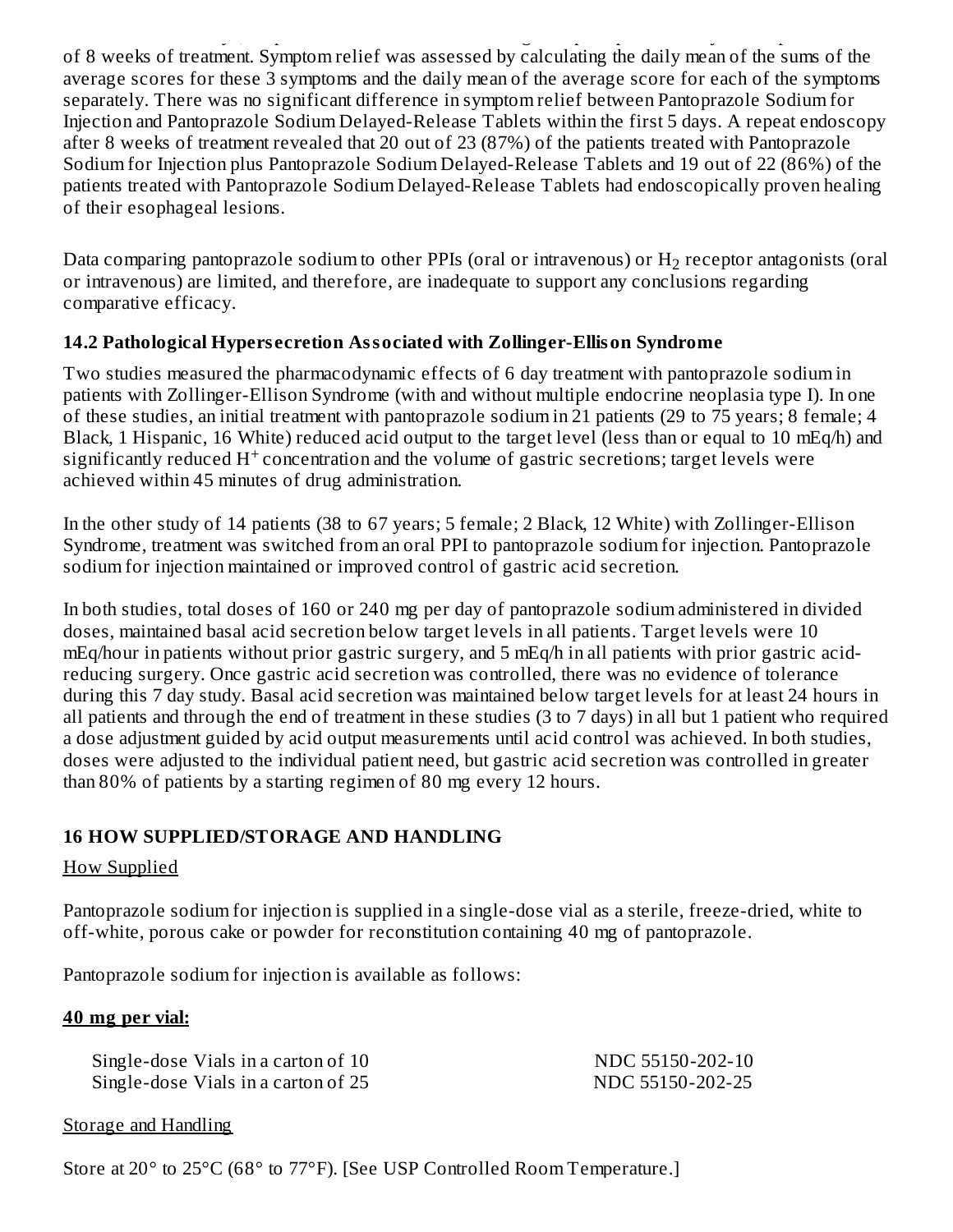# **17 PATIENT COUNSELING INFORMATION**

### Adverse Reactions

Advise patients to report to their healthcare provider if they experience any signs or symptoms consistent with:

- Hypersensitivity and Severe Skin Reactions *[see Warnings and Precautions (5.2)]*
- Injection Site Reactions *[see Warnings and Precautions (5.3)]*
- Potential for Exacerbation of Zinc Deficiency *[see Warnings and Precautions (5.4)]*
- Acute Interstitial Nephritis *[see Warnings and Precautions (5.5)]*
- *Clostridium difficile-*Associated Diarrhea *[see Warnings and Precautions (5.6)]*
- Bone Fracture *[see Warnings and Precautions (5.7)]*
- Cutaneous and Systemic Lupus Erythematosus *[see Warnings and Precautions (5.8)]*
- Hepatic Effects *[see Warnings and Precautions (5.9)]*
- Hypomagnesemia *[see Warnings and Precautions (5.10)]*

# Drug Interactions

Instruct patients to inform their healthcare provider of any other medications they are currently taking, including rilpivirine-containing products *[Contraindications (4)]*, high dose methotrexate *[Warnings and Precautions (5.12)]* and over-the-counter medications.

# **Pregnancy**

Inform female patients of reproductive potential that pantoprazole sodium may cause fetal harm and to inform their prescriber of a known or suspected pregnancy *[see Use in Specific Populations (8.1)]*.

Distributed by: **AuroMedics Pharma LLC** 279 Princeton-Hightstown Rd. E. Windsor, NJ 08520

Manufactured by: **Aurobindo Pharma Limited** Hyderabad - 500038 India

# **PACKAGE LABEL-PRINCIPAL DISPLAY PANEL - 40 mg per vial - Container Label**

**Rx only NDC 55150-202-00 Pantoprazole Sodium for Injection 40 mg per vial\* For Intravenous Infusion Only.**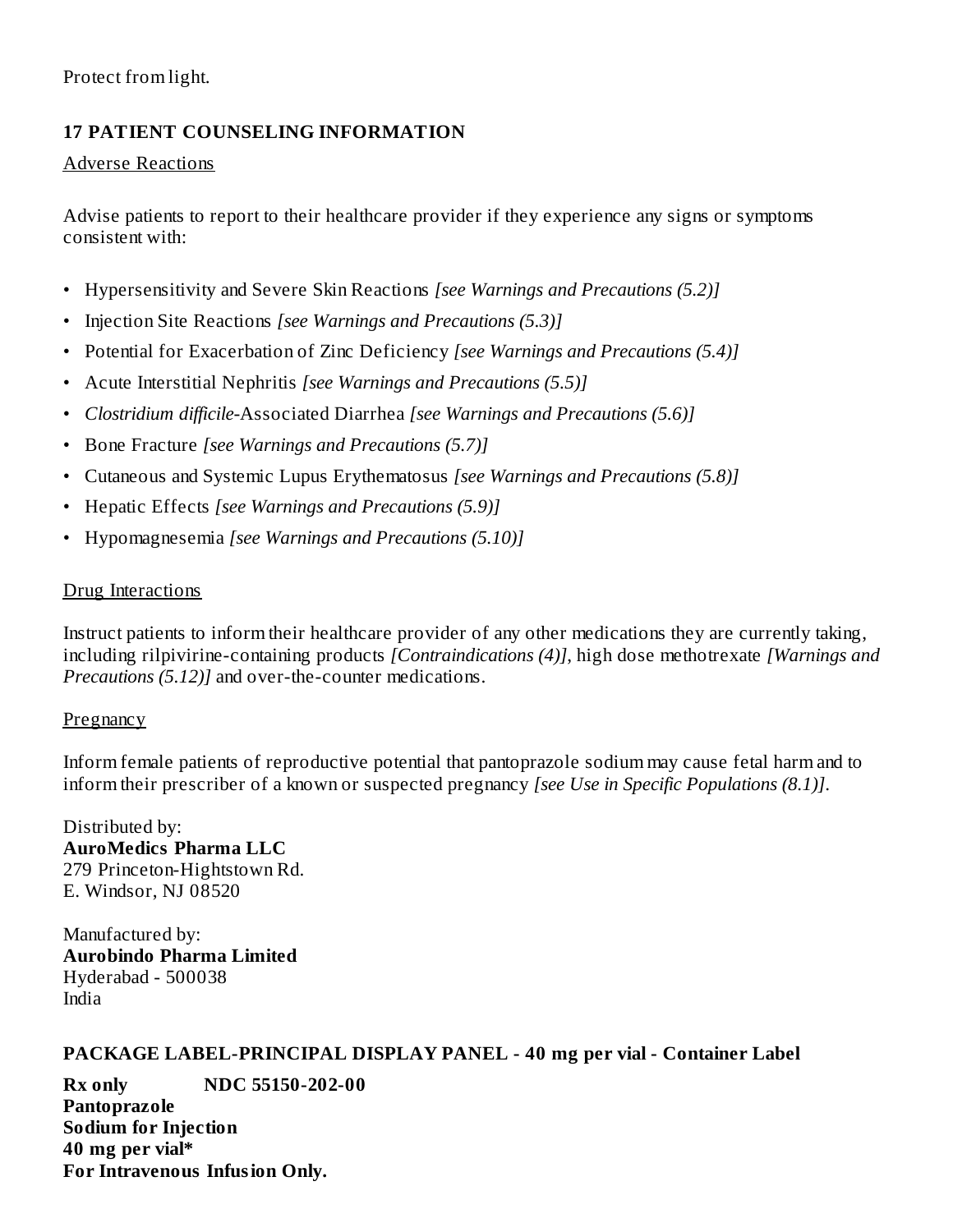

**PACKAGE LABEL-PRINCIPAL DISPLAY PANEL - 40 mg per vial - Container-Carton (10 Vials)**

**Rx only NDC 55150-202-10 Pantoprazole Sodium for Injection 40 mg per vial\* For Intravenous Infusion Only. No filter required Sterile 10 Single-dos e Vials AUROMEDICS**

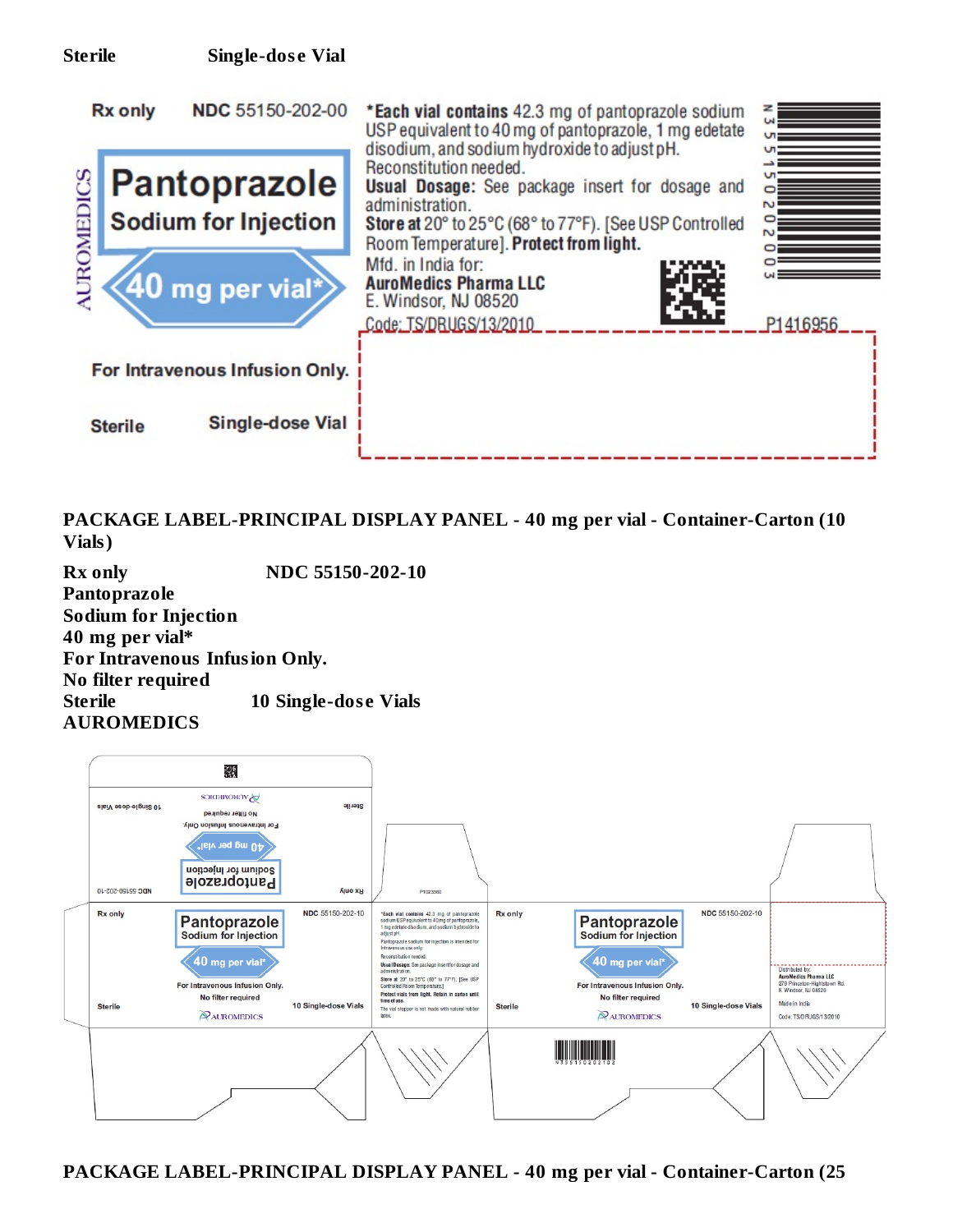**Vials)**

**Rx only NDC 55150-202-25 Pantoprazole Sodium for Injection 40 mg per vial\* For Intravenous Infusion Only. No filter required Sterile 25 Single-dos e Vials AUROMEDICS**



| PANTOPRAZOLE SODIUM                                 |                                                                         |                    |                          |               |          |  |
|-----------------------------------------------------|-------------------------------------------------------------------------|--------------------|--------------------------|---------------|----------|--|
| pantoprazole sodium injection, powder, for solution |                                                                         |                    |                          |               |          |  |
|                                                     |                                                                         |                    |                          |               |          |  |
| <b>Product Information</b>                          |                                                                         |                    |                          |               |          |  |
| Product Type                                        | HUMAN PRESCRIPTION DRUG                                                 | Item Code (Source) |                          | NDC:55150-202 |          |  |
| <b>Route of Administration</b>                      | <b>INTRAVENOUS</b>                                                      |                    |                          |               |          |  |
|                                                     |                                                                         |                    |                          |               |          |  |
|                                                     |                                                                         |                    |                          |               |          |  |
| <b>Active Ingredient/Active Moiety</b>              |                                                                         |                    |                          |               |          |  |
|                                                     | <b>Ingredient Name</b>                                                  |                    | <b>Basis of Strength</b> |               | Strength |  |
|                                                     | PANTOPRAZOLE SODIUM (UNII: 6871619Q5X) (PANTOPRAZOLE - UNII:D8TST4O562) |                    | <b>PANTOPRAZOLE</b>      |               | $40$ mg  |  |
|                                                     |                                                                         |                    |                          |               |          |  |
| <b>Inactive Ingredients</b>                         |                                                                         |                    |                          |               |          |  |
|                                                     | <b>Ingredient Name</b>                                                  |                    |                          | Strength      |          |  |
| <b>EDETATE DISODIUM</b> (UNII: 7FLD9 1C86K)         |                                                                         |                    |                          |               |          |  |
| SO DIUM HYDRO XIDE (UNII: 55X04QC32I)               |                                                                         |                    |                          |               |          |  |
|                                                     |                                                                         |                    |                          |               |          |  |
|                                                     |                                                                         |                    |                          |               |          |  |
| <b>Packaging</b>                                    |                                                                         |                    |                          |               |          |  |